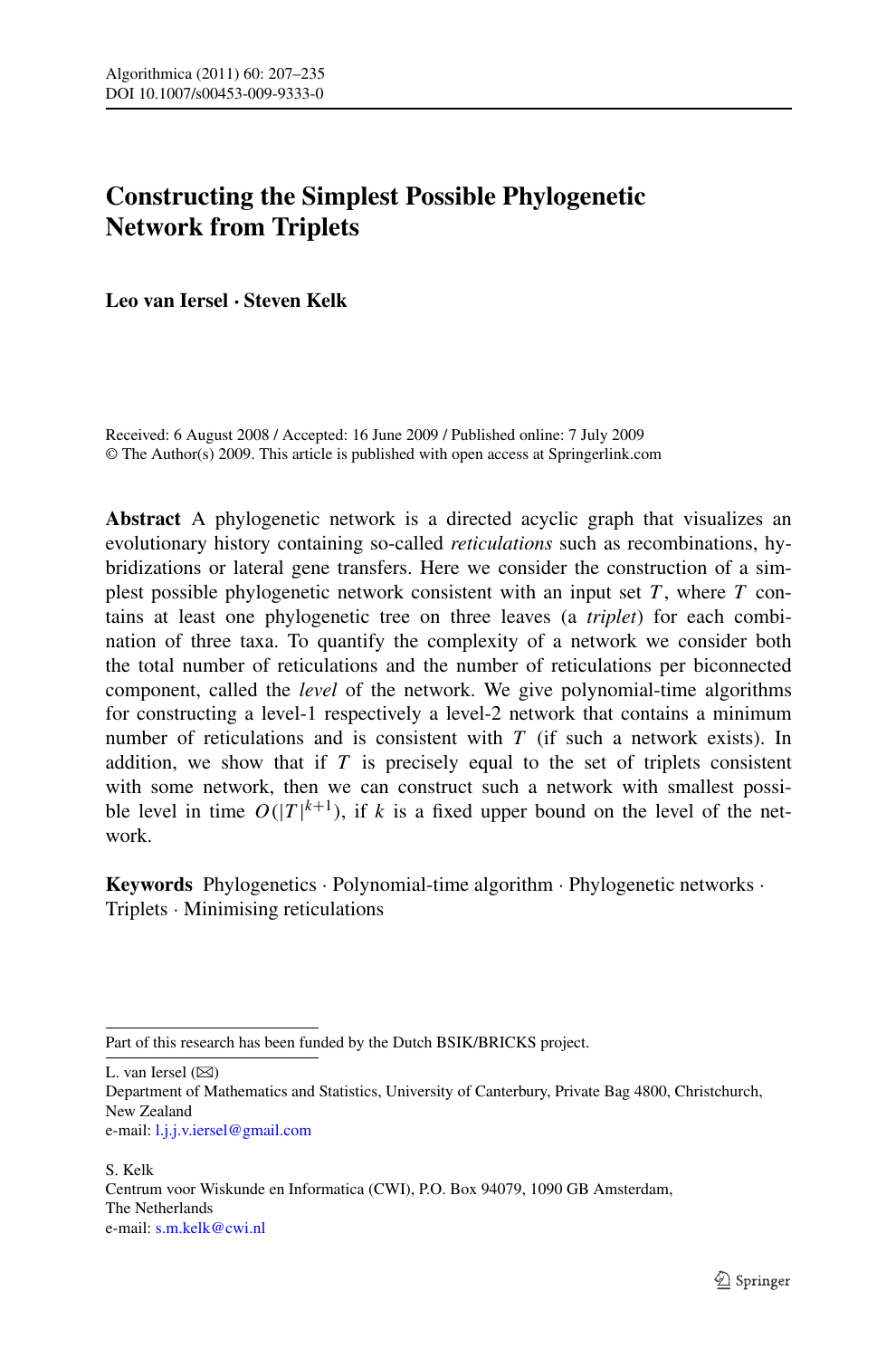#### **1 Introduction**

One of the ultimate goals in computational biology is to create methods that can reconstruct evolutionary histories from biological data of currently living organisms. The immense complexity of biological evolution makes this an extremely challenging task. This has motivated researchers to focus first on the simplest possible shape of evolution, the tree-shape [[21\]](#page-28-0). Now that treelike evolution has been well studied, a logical next step is to also consider slightly more complicated evolutionary scenarios, gradually extending the complexity that our models can describe. At the same time, we also wish to take into account the parsimony principle, which tells us that amongst all equally good explanations of our data, one prefers the simplest one.

For a set of taxa (e.g. species or strains), a phylogenetic tree describes (a hypothesis of) the evolution that these taxa have undergone. The taxa form the leaves of the tree while the internal vertices represent events of genetic divergence: one incoming branch splits into two (or more) outgoing branches.

Phylogenetic networks form an extension to this model where it is also possible that two branches combine into one new branch. We call such an event a *reticulation*, which can model any kind of non-treelike (also called "reticulate") evolutionary process such as recombination, hybridization or lateral gene transfer. In addition, reticulations can also be used to display different possible (treelike) evolutions in one figure. In recent years, there has emerged enormous interest in phylogenetic networks and their application [[2,](#page-27-0) [12](#page-28-1), [19](#page-28-2), [21](#page-28-0), [22](#page-28-3)].

This model of a phylogenetic network allows for many different degrees of complexity, ranging from networks that are equal, or almost equal, to a tree to complex webs of frequently diverging and recombining lineages. Therefore we consider two different measures for the complexity of a network. The first of these measures is the total number of reticulations in the network. Secondly, we consider the *level* of the network, which is an upper bound on the number of reticulations per non-treelike part (i.e. biconnected component) of the network. In this paper we consider two different approaches for constructing networks that are as simple as possible. The first approach minimizes the total number of reticulations for a fixed level (of at most two) and the second approach minimizes both the level and the total number of reticulations, but under more heavy restrictions on the input.

Level-*k* phylogenetic networks were first introduced by Choy et al. [\[7](#page-28-4)] and further studied by various authors [\[15](#page-28-5), [16](#page-28-6), [18](#page-28-7)]. Gusfield et al. gave a biological justification for level-1 networks (which they call "galled trees") [\[8](#page-28-8)]. Minimizing reticulations has been very well studied in the framework where the input consists of (binary) sequences [\[9](#page-28-9), [23](#page-28-10), [24\]](#page-28-11). For example, Wang et al. considered the problem of finding a "perfect phylogeny" with a minimum number of reticulations and showed that this problem is NP-hard [\[25](#page-28-12)]. Gusfield et al. showed that this problem can be solved in polynomial time if restricted to level-1 networks [[8\]](#page-28-8). There are also several results known already about the version of the problem where the input consists of a set of trees and the objective is to construct a network that is "consistent" with each of the input trees. Baroni et al. give bounds on the minimum number or reticulations needed to combine two trees [[3\]](#page-27-1) and Bordewich et al. showed that it is APX-hard to compute this minimum number exactly  $[4]$  $[4]$ . However, there exists an exact algorithm  $[5]$  $[5]$  that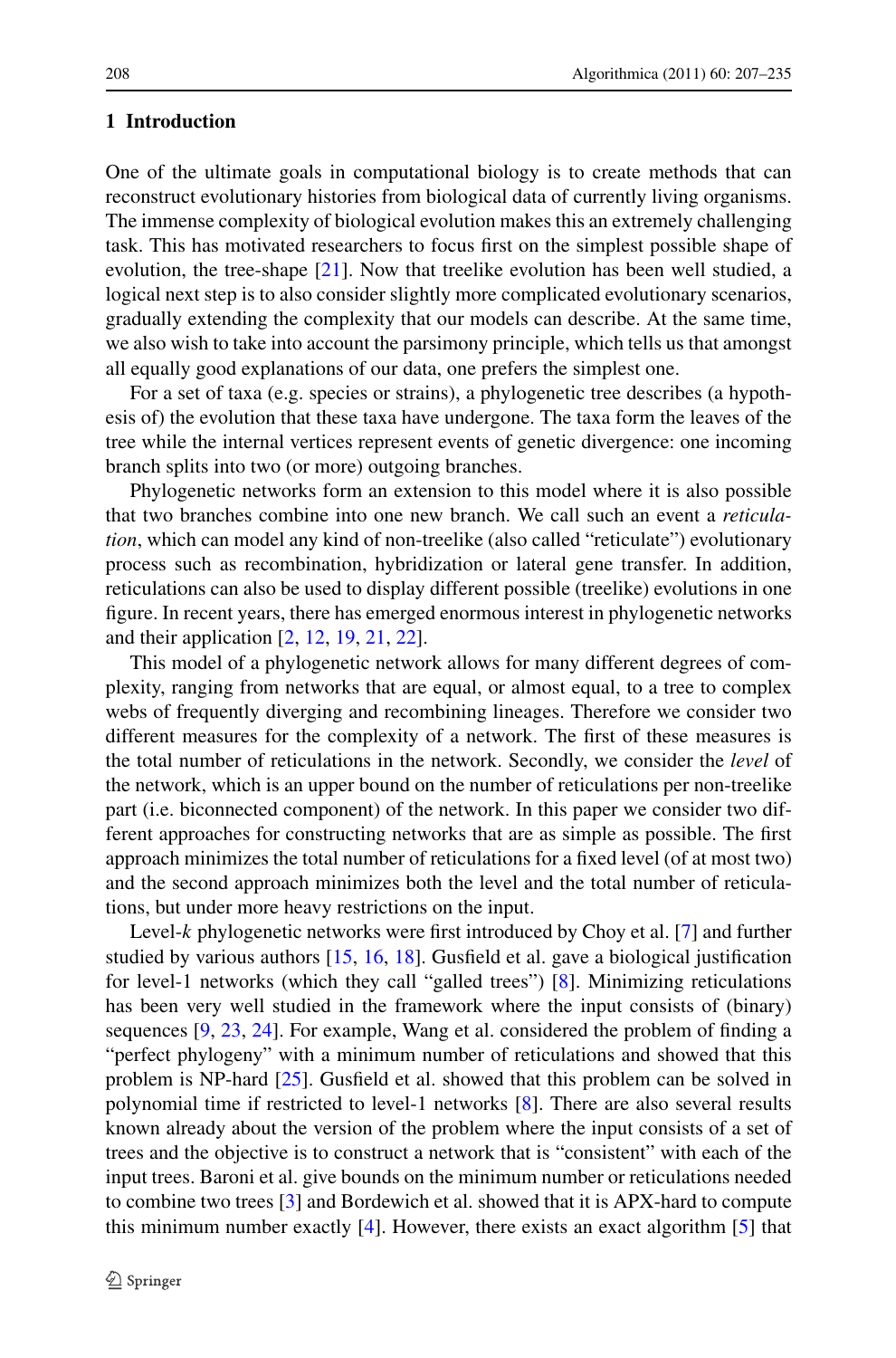<span id="page-2-0"></span>**Fig. 1** One of the three possible triplets on the leaves *x*, *y* and *z*. Note that, as with all figures in this article, all arcs are directed downwards

runs reasonably fast in many practical situations. If restricted to level-1 networks, the problem becomes polynomial-time solvable even if there are more than two input trees [\[13](#page-28-15)].

In this paper we also consider input sets consisting of trees, but restrict ourselves to small trees with three leaves each, called *triplets*. See Fig. [1](#page-2-0) for an example. Triplets can for example be constructed by existing methods, such as Maximum Parsimony or Maximum Likelihood, that work accurately and fast for small numbers of taxa. Triplet-based methods have also been well-studied. Aho et al. [[1\]](#page-27-2) gave a polynomialtime algorithm to construct a tree from triplets if there exists a tree that is consistent with all input triplets. Jansson et al. [\[17\]](#page-28-16) showed that the same is possible for level-1 networks if the input triplet set is *dense*, i.e. if there is a triplet for any set of three taxa. Van Iersel et al. further extended this result to level-2 networks [[15\]](#page-28-5). From non-dense triplet sets it is NP-hard to construct level-*k* networks for any  $k \ge 1$  [\[16,](#page-28-6) [17\]](#page-28-16). From the proof of this result also follows directly that it is NP-hard to find a network consistent with a non-dense triplet set that contains a minimum number of reticulations.<sup>1</sup> It is unknown whether this problem becomes easier if the input triplet set is dense.

In the first part of this paper we consider fixed-level networks and aim to minimize the total number of reticulations in these networks. In Sect. [3](#page-6-0) we give a polynomialtime algorithm that constructs a level-1 network consistent with a dense triplet set *T* (if such a network exists) and minimizes the total number of reticulations over all such networks. This gives an extension to the algorithm by Jansson et al. [[17\]](#page-28-16), which can also reconstruct level-1 networks, but does not minimize the number of reticulations. To illustrate this we give in Sect. [2](#page-3-0) an example dense triplet set on *n* leaves for which the algorithm in [\[17](#page-28-16)] (and the ones in [[15\]](#page-28-5) and [\[18](#page-28-7)]) creates a level-1 network with  $\frac{n-1}{2}$  reticulations. However, a level-1 network with just one reticulation is also possible and our algorithm MARLON is able to find that network. We have implemented MARLON, tested it and made it publicly available [\[20](#page-28-17)]. The worst case running time of the algorithm is  $O(n^5)$  for *n* leaves (and hence  $O(|T|^{\frac{5}{3}})$  with |*T*| the input size).

<span id="page-2-1"></span>In Sect. [4](#page-9-0) we further extend this approach by giving an algorithm that even constructs a level-2 network consistent with a dense triplet set (if one exists) and again minimizes the total number of reticulations over all such networks. This means that if the level is at most two, we can minimize both the level and the total number of reticulations, giving priority to the criterion that we find most important. The running time is  $O(n^9)$  (and thus  $O(|T|^3)$ ). This extends recent results [\[15](#page-28-5)] in which an algorithm is described that also constructs level-2 networks, but does not minimize the number of reticulations in such networks.



<sup>&</sup>lt;sup>1</sup>This follows from the proof of Theorem 7 in [\[17](#page-28-16)], since only one reticulation is used in their reduction.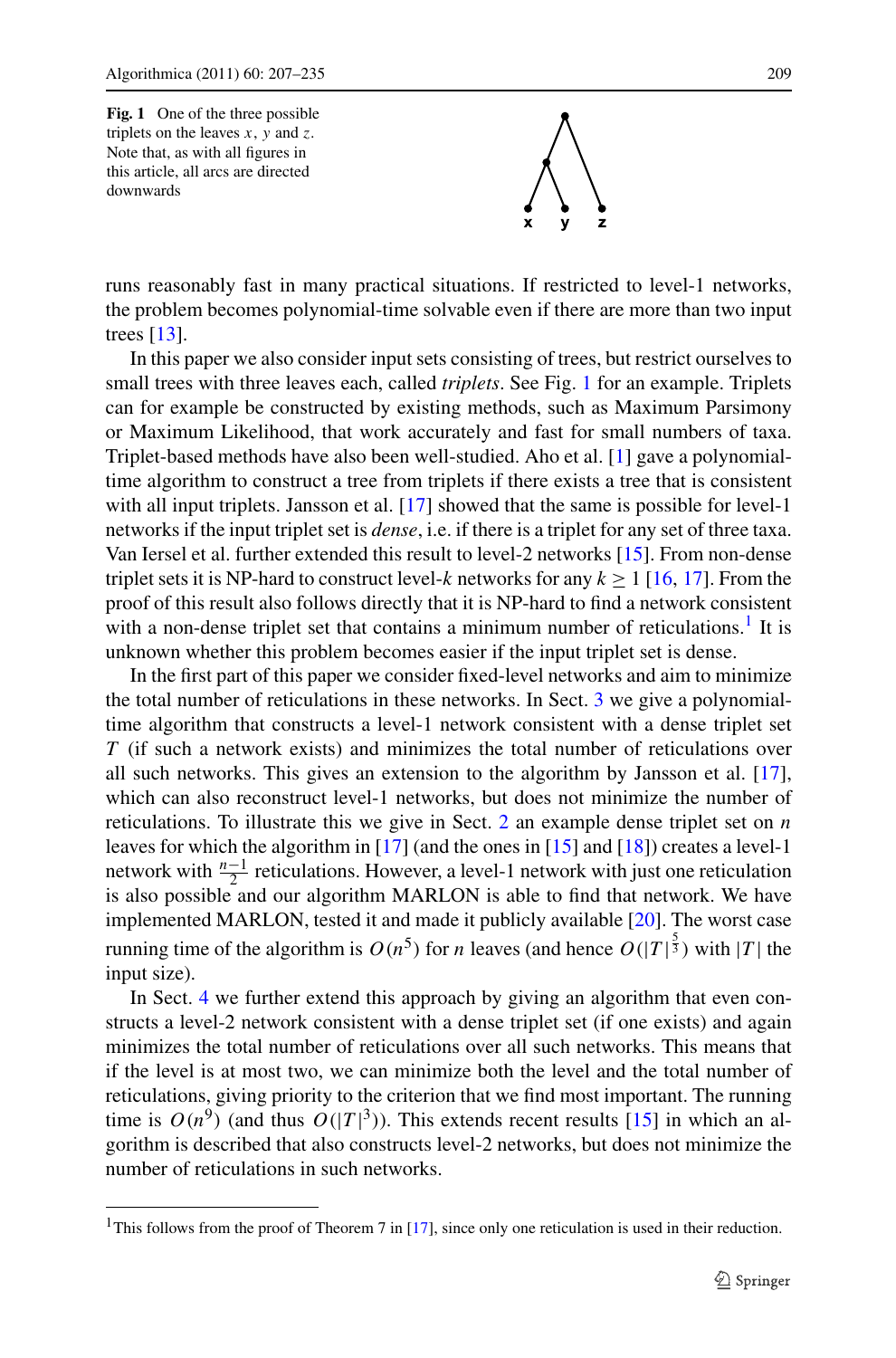While previous work [\[14](#page-28-18)[–18](#page-28-7)] considered the construction of level-*k* networks for  $k < 2$ , Sect. [5](#page-15-0) of this paper considers the case  $k > 2$ . This is an even more challenging problem, even without minimizing the total number of reticulations. Given a dense set of triplets, it is a major open problem whether one can construct a minimum level phylogenetic network consistent with these triplets in polynomial time. Moreover, it is not even known whether it is possible to construct a level-3 network consistent with a dense input triplet set in polynomial time. In Sect. [5](#page-15-0) of this paper we show some significant progress in this direction. As a first step we consider the restriction to "simple" networks, i.e. networks that contain just one nontrivial biconnected component. We show how to construct, in  $O(|T|^{k+1})$  time, a minimum level simple network with level at most *k* from a dense input triplet set (for fixed *k*).

Subsequently we show that this can be used to also generate general level-*k* networks if we put an extra restriction on the quality of the input triplets. Namely, we assume that the input set contains exactly all triplets consistent with some network. If that is the case then our algorithm can find such a network that simultaneously minimizes level *and* the total number of reticulations used. The fact that in this case optimal solutions for both measures coincide, is an interesting consequence of the restriction on the input triplets. The algorithm runs in polynomial time  $O(|T|^{k+1})$  if the upper bound *k* on the level of the network is fixed. (For  $k = 1, 2$  we can use existing, optimized simple level-1 and simple level-2 algorithms as subroutines to obtain improved running times of  $O(|T|)$  and  $O(|T|^{\frac{8}{3}})$  respectively.) This result constitutes an important step forward in the analysis of level-*k* networks, since it provides the first positive result that can be used for all levels *k*.

# <span id="page-3-0"></span>**2 Preliminaries**

A *phylogenetic network* (*network* for short) is defined as a directed acyclic graph in which exactly one vertex has indegree 0 and outdegree 2 (the root) and all other vertices have either indegree 1 and outdegree 2 (*split vertices*), indegree 2 and outdegree 1 (*reticulation vertices*, or *reticulations* for short) or indegree 1 and outdegree 0 (*leaves*), where the leaves are distinctly labelled. A phylogenetic network without reticulations is called a *phylogenetic tree*.

A directed acyclic graph is *connected* (also called "weakly connected") if there is an undirected path between any two vertices and *biconnected* if it contains no vertex whose removal disconnects the graph. A *biconnected component* of a network is a maximal biconnected subgraph and is called *trivial* if it is equal to two vertices connected by an arc. To avoid "redundant" networks we only allow networks in which every nontrivial biconnected component has at least three outgoing arcs. We call an arc *a* = *(u,v)* of a network *N* a *cut-arc* if its removal disconnects *N* and call it *trivial* if *v* is a leaf.

**Definition 1** A network is said to be a *level-k network* if each biconnected component contains at most *k* reticulations.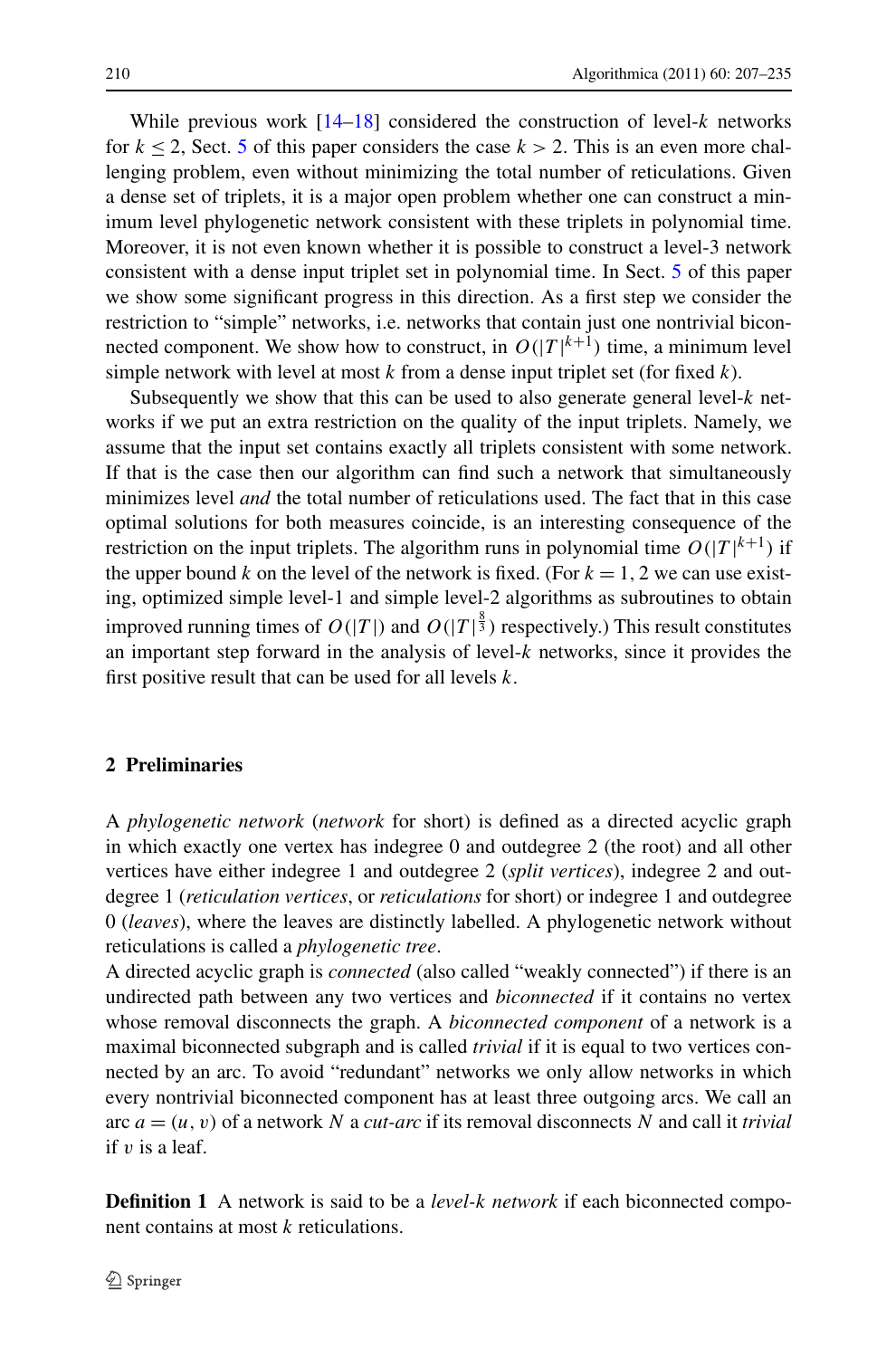A level-*k* network that contains no nontrivial cut-arcs and is not a level-*(k*−1*)* network is called a *simple* level-*k* network.[2](#page-4-0) Informally, a simple network thus consists of a nontrivial biconnected component with leaves "hanging" of it.

A *triplet*  $xy|z$  is a phylogenetic tree on the leaves  $x$ ,  $y$  and  $z$  such that the lowest common ancestor of *x* and *y* is a proper descendant of the lowest common ancestor of *x* and *z*. The triplet  $xy|z$  is displayed in Fig. [1.](#page-2-0) Denote the set of leaves in a network *N* by  $L_N$ . For any set *T* of triplets define  $L(T) = \bigcup_{t \in T} L_t$  and let  $n = |L(T)|$ . A set *T* of triplets is called *dense* if for each  $\{x, y, z\} \subseteq L(T)$  at least one of  $xy|z, xz|y$  and  $yz|x$  belongs to *T*.

For a set of triplets *T* and a set of leaves  $L' \subseteq L(T)$ , we denote by  $T | L'$  the triplets *t* ∈ *T* with  $L_t$  ⊆ *L'*. Furthermore, if  $C = \{S_1, \ldots, S_q\}$  is a collection of leaf-sets we use  $T \nabla C$  to denote the *induced* set of triplets  $S_i S_j | S_k$  such that there exist  $x \in S_i$ ,  $y \in S_i$ ,  $z \in S_k$  with  $xy|z \in T$  and *i*, *j* and *k* all distinct.

**Definition 2** A triplet *xy*|*z* is *consistent* with a network *N* (interchangeably: *N* is consistent with  $xy|z$ ) if N contains a subdivision of  $xy|z$ , i.e. if N contains vertices  $u \neq v$  and pairwise internally vertex-disjoint paths  $u \to x$ ,  $u \to y$ ,  $v \to u$  and  $v \to z$ .

The above definitions enable us to give a formal description of the problems we consider.

- **Problem:** Minimum Reticulation Level-*k* network on dense triplet sets (DMRL-*k*). **Input:** dense set of triplets *T* .
- **Output:** level-*k* network *N* that is consistent with *T* (if such a network exists) and has a minimum number of reticulations over all such networks.

A feasible solution to DMRL-1 can be found by the algorithm in [\[17](#page-28-16)] or [[18\]](#page-28-7) and the algorithm in [\[15](#page-28-5)] finds a feasible solution to DMRL-2. To show that these algorithms do not always minimize the number of reticulations, consider a triplet set over an odd number *n* of leaves, labelled 1,...,*n*, containing all triplets  $ab|c$  with  $a, b > c$  and the triplets  $a(a + 1)/n$  with  $a = 1, 3, ..., n - 2$ . The aforementioned algorithms find for this input set a level-1 network with  $\frac{n-1}{2}$  reticulations. However, a level-1 network with just one reticulation is also possible and our algorithm MARLON, introduced shortly, is able to find that network. See Fig. [2](#page-5-0) for an example for  $n = 9$ .

Given a network *N* let  $T(N)$  denote the set of all triplets consistent with *N*. We say that a network *N* reflects a triplet set *T* if  $T(N) = T$ . If, for a triplet set *T*, there exists a network *N* that reflects it, we say that *T* is *reflective*. The second problem we consider is thus the following:

# <span id="page-4-0"></span>**Problem:** MIN-REFLECT-*k*.

- **Input:** set of triplets *T* .
- **Output:** level-*k* network *N* that reflects *T* (if such a network exists) and, ranging over all such networks, minimizes both the level and the number of reticulations used.

<sup>&</sup>lt;sup>2</sup>This definition is equivalent to Definition 4 in [[15\]](#page-28-5) by Lemma 2 in [15].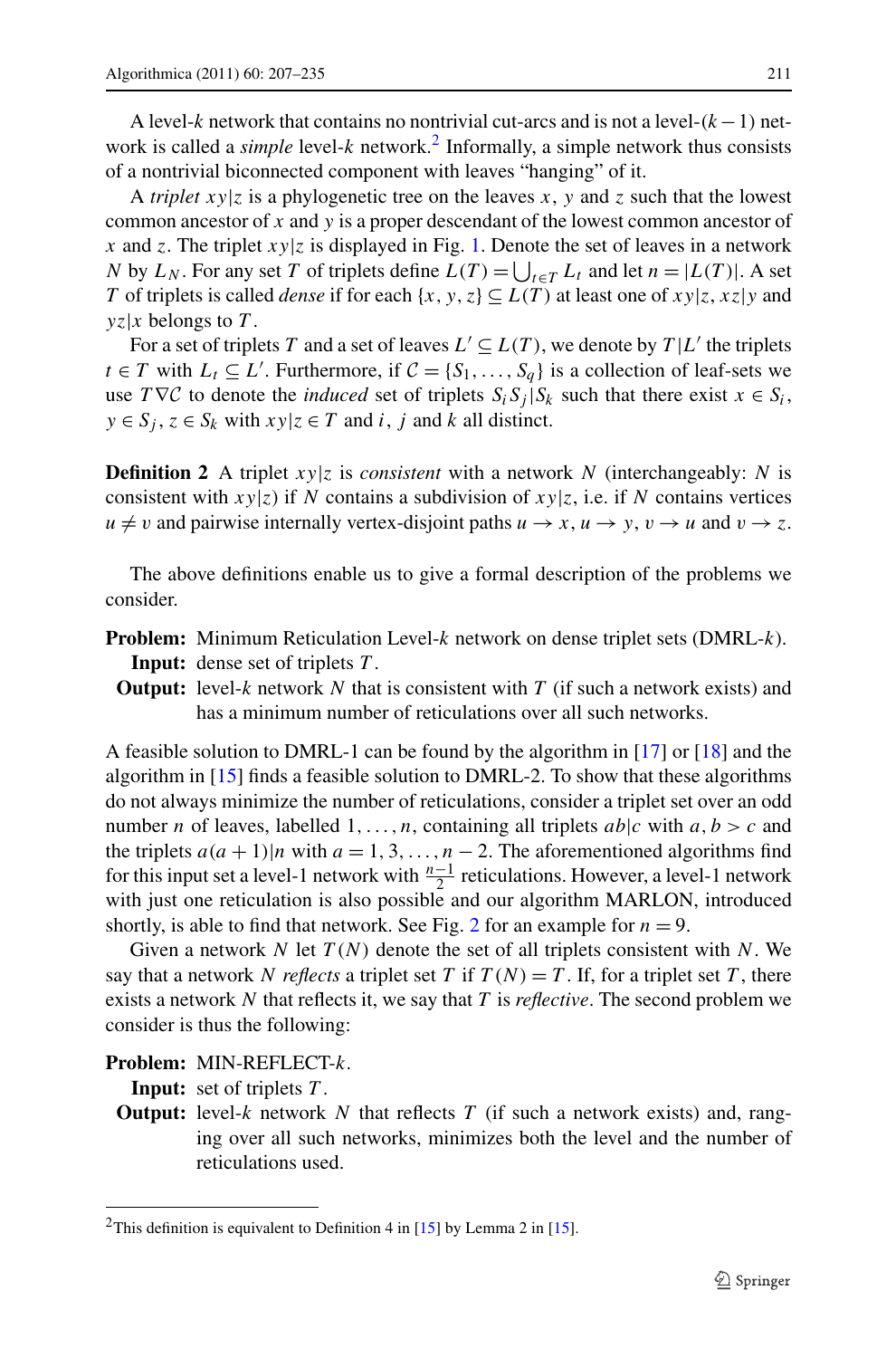

<span id="page-5-0"></span>**Fig. 2** Example of a situation where previous algorithms (by Jansson et al. [[17\]](#page-28-16) and Van Iersel et al. [\[15](#page-28-5)]) construct a network like the one to the left with  $\frac{n-1}{2}$  reticulations, while MARLON constructs the network to the right, with just one reticulation

The above problem might at first glance seem strangely formulated because, in general, minimizing level and minimizing number of reticulations are two distinct optimization criteria. However, in the case of reflectivity it will turn out that any solution that minimizes the number of reticulations also minimizes level.

Note that this problem is closely related to the mixed triplets problem (MT) studied in [[10\]](#page-28-19), which asks for a phylogenetic network consistent with an input triplet set *T* and *not* consistent with another input triplet set *F*. Namely, MIN-REFLECT-*k* is a special case of MT restricted to level-*k* networks where the set *F* of forbidden triplets contains all triplets that are not in *T* .

To describe our algorithms we need to introduce some more definitions. We say that a cut-arc is a *highest cut-arc* if it is not reachable from any other cut-arc. We call a cycle containing the root a *highest cycle* and a reticulation in such a cycle a *highest reticulation*. We say that a leaf *x* is *below* an arc  $(u, v)$  (and *below* vertex *v*) if *x* is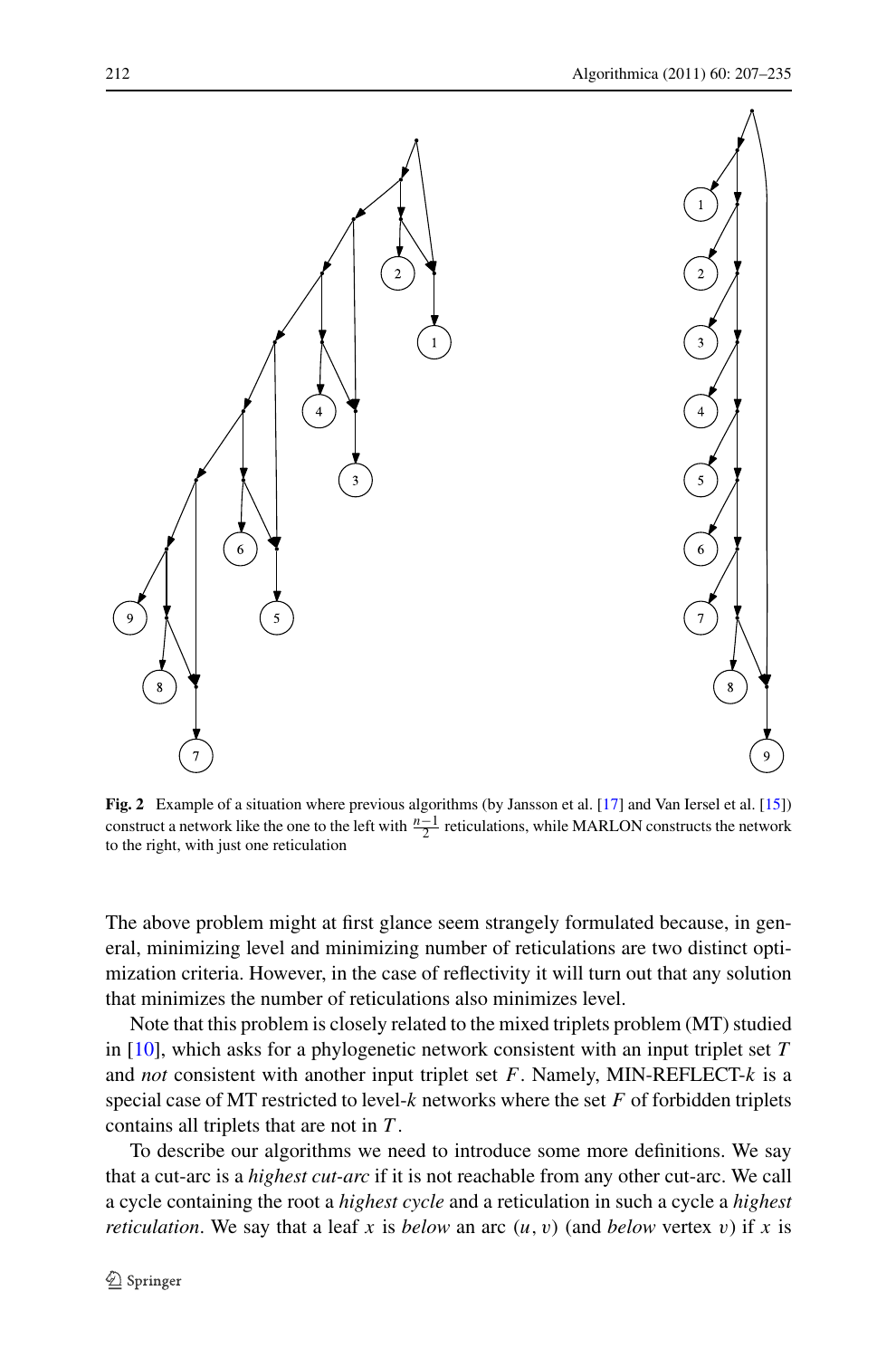reachable from  $v$ . In the next section we will frequently use the set  $BHR(N)$ , which denotes the set of leaves in network *N* that is below a highest reticulation.

A subset *S* of the leaves is an *SN-set* (of triplet set *T* ) if there is no triplet *xy*|*z* in *T* with  $x, z \in S$ ,  $y \notin S$ . An SN-set is called *nontrivial* if it does not contain all leaves. Furthermore, we say that an SN-set *S* is *maximal* (under restriction *X*) if there is no nontrivial SN-set (satisfying restriction *X*) that is a strict superset of *S*. An SN-set of size one is called a *singleton* SN-set.

<span id="page-6-0"></span>Any two SN-sets of a dense triplet set are either disjoint or one is included in the other [\[18](#page-28-7), Lemma 8], which leads to the following definition. The *SN-tree* is a directed tree with vertices with outdegree greater or equal to two, such that the SN-sets of *T* correspond exactly to the sets of leaves reachable from a vertex of the SN-tree. It follows that there are at most  $2(n - 1)$  nontrivial SN-sets of a dense triplet set *T*. All these SN-sets can be found by constructing the SN-tree in  $O(n^3)$  time [\[17](#page-28-16)]. If a network is consistent with a dense triplet set *T* , then the set of leaves *S* below any cut-arc is always an SN-set, since triplets of the form  $xy|z$  with  $x, z \in S$ ,  $y \notin S$ , are not consistent with such a network. Furthermore, each maximal SN-set is equal to the union of leaves below one or more highest cut-arcs [[14,](#page-28-18) Lemma 5].

## **3 Constructing a Level-1 Network with a Minimum Number of Reticulations**

We propose the following dynamic programming algorithm for solving DMRL-1. The algorithm considers all SN-sets from small to large and computes an optimal solution  $N<sub>S</sub>$  for each SN-set *S*, based on the optimal solutions for included SN-sets. The algorithm considers both the case where the root of  $N<sub>S</sub>$  is contained in a cycle and the case where there are two cut-arcs leaving the root. In the latter case there are two SN-sets  $S_1$  and  $S_2$  that are maximal under the restriction that they are a subset of *S*. If this is the case then the algorithm constructs a candidate for  $N<sub>S</sub>$  by creating a root connected to the roots of  $N_{S_1}$  and  $N_{S_2}$ .

The other possibility is that the root of  $N<sub>S</sub>$  is contained in some cycle. For this case the algorithm tries each SN-set as  $BHR(N<sub>S</sub>)$ : the set of leaves below the highest reticulation. The sets of leaves below other highest cut-arcs can then be found using the property of optimal level-1 networks outlined in Lemma [1.](#page-7-0) Subsequently, an induced set of triplets is computed, where each set of leaves below a highest cut-arc is replaced by a single meta-leaf. A candidate network is constructed by computing a simple level-1 network and replacing each meta-leaf  $S_i$  by an optimal network  $N_{S_i}$  for the corresponding subset of the leaves. The optimal network  $N_S$  is then the network with a minimum number of reticulations over all candidate networks.

A structured description of the computations is in Algorithm [1](#page-7-1). We use  $f(L')$ to denote the minimum number of reticulations in any level-1 network consistent with  $T|L'$ . In addition,  $g(L', S')$  denotes the minimum number of reticulations in any level-1 network consistent with  $T | L'$  with  $BHR(N) = S'$ . The algorithm first computes the optimal number of reticulations. Then a network with this number of reticulations is constructed using backtracking.

To show that the algorithm indeed computes an optimal solution we need the following crucial property of optimal level-1 networks.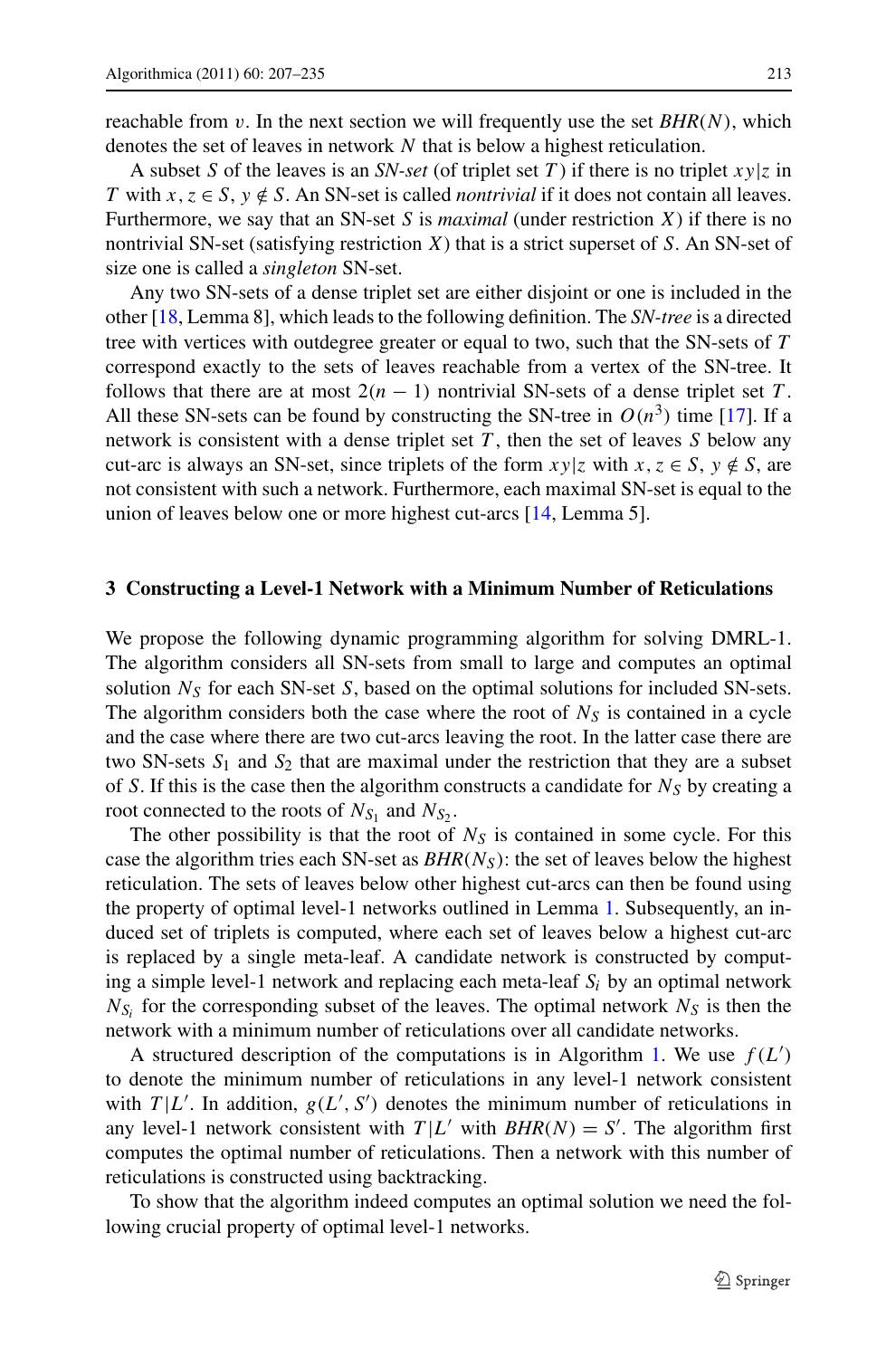<span id="page-7-1"></span>

|  | Algorithm 1 MARLON (Minimum Amount of Reticulation Level One Network) |
|--|-----------------------------------------------------------------------|
|--|-----------------------------------------------------------------------|

|     | 1: compute the set $SN$ of SN-sets of $T$                                              |
|-----|----------------------------------------------------------------------------------------|
|     | 2: for $i = 1n$ do                                                                     |
| 3:  | for each S in SN of cardinality $i$ do                                                 |
| 4:  | for each $S' \in SN$ with $S' \subset S$ do                                            |
| 5:  | let $C$ contain $S'$ and all SN-sets that are maximal under the restriction that       |
|     | they are a subset of S and do not contain $S'$                                         |
| 6:  | <b>if</b> $T\nabla\mathcal{C}$ is consistent with a simple level-1 network <b>then</b> |
| 7:  | $g(S, S') := 1 + \sum_{X \in \mathcal{C}} f(X)$                                        |
| 8:  | if there are exactly two SN-sets $S_1, S_2 \in SN$ that are maximal under the          |
|     | restriction that they are a strict subset of S then                                    |
| 9:  | $g(S, \emptyset) := f(S_1) + f(S_2)$ ( $\mathcal{C} := \{S_1, S_2\}$ )                 |
| 10: | $f(S) := \min g(S, S')$ over all computed values of $g(S, \cdot)$                      |
| 11: | store the optimal $C$ and the corresponding simple level-1 network                     |
|     | 12: construct an optimal network by backtracking.                                      |

<span id="page-7-0"></span>**Lemma 1** *If there exists a solution to DMRL-*1, *then there also exists an optimal solution N*, *where the sets of leaves below highest cut-arcs equal either* (i) *BHR(N) and the SN-sets that are maximal under the restriction that they do not contain BHR(N)*, *or* (ii) *the maximal SN-sets* (*if BHR*( $N$ ) =  $\emptyset$ ).

*Proof* If *BHR* $(N) = \emptyset$  then there are two highest cut-arcs and the sets below them are the maximal SN-sets. Otherwise, the root of *N* is part of a cycle. We prove the  $\Box$  following.  $\Box$ 

*Claim 1* Let *S* be an SN-set. Either *S* equals a (sub)set of the leaves below a highest cut-arc or there exists a directed path *P* ending in the highest reticulation or in one of its parents, such that *S* equals the set of leaves that are below a highest cut-arc with its tail on *P* .

*Proof* Assume that an SN-set *S* does not equal a (sub)set of the leaves below a highest cut-arc. It follows that *S* equals the union of sets of leaves below several highest cutarcs. Indeed, if there are leaves  $x, z \in S$  below distinct highest cut-arcs then for any leaf *y* below any of these cut-arcs holds that  $xy|z \in T$  and hence that  $y \in S$ . Now observe that no two leaves in *S* have the root as their lowest common ancestor, since this would imply that *all* leaves are in *S*. It now follows that there exists a directed path *P* on the highest cycle such that all leaves in *S* are below a highest cut-arc with its tail on  $P$ . Let  $P$  be a minimal such path. We now argue that all leaves below a highest cut-arc with tail on *P* are in *S*. If this would not be the case, then there would be leaves *x*, *z*, *y* below highest cut-arcs with tails respectively  $p_1$ ,  $p_2$ ,  $p_3$  that are on *P* (in this order) with  $x, y \in S$  and  $z \notin S$ . However, this would lead to a contradiction because then the triplet  $xy|z$  is not consistent with N, whilst  $yz|x|$  and  $xz|y$  are not in *T* since *S* is an SN-set. It remains to prove that *P* ends in either the highest reticulation or in one of its parents. Assume that this is not true, then there exists a vertex  $\nu$  on the interior of a path from the last vertex of  $P$  to the highest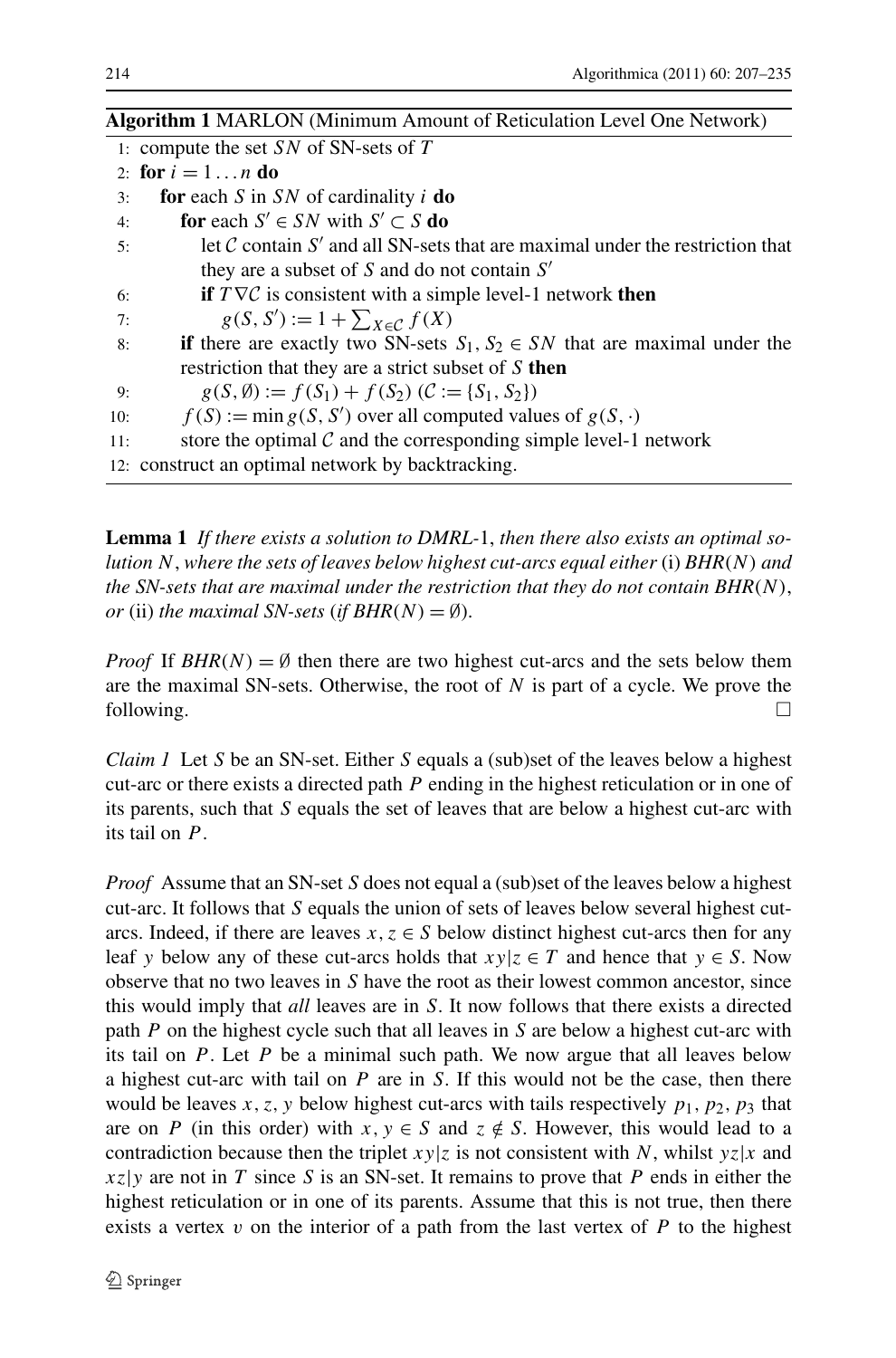reticulation. Consider some leaf  $z \notin S$  below the highest cut-arc with *v* as tail and some leaves  $x, y \in S$  below distinct highest cut-arcs with tails on *P*. Then this again leads to a contradiction because  $xy|z$  is not consistent with *N*.

To prove the lemma, consider a maximal SN-set *S* that is not equal to the set of leaves below a single highest cut-arc. By the maximality of *S*, it cannot equal a strict subset of the leaves below a highest cut-arc. Thus, from the above claim it follows that there exists a path *P* such that *S* equals the set of leaves that are below a highest cutarc with its tail on *P* . First suppose that *P* ends in a parent of the highest reticulation. In this case we can modify the network by putting *S* below a single cut-arc, without increasing the number of reticulations. To be precise, if  $p$  and  $p'$  are the first and last vertex of *P* respectively and *r* is the highest reticulation, then we subdivide the arc entering p by a new vertex v, add a new arc  $(v, r)$ , remove the arc  $(p', r)$  and suppress  $p'$ , since it now has indegree and outdegree both equal to one. It is not too difficult to see that the resulting network is still consistent with *T* .

Now suppose that *P* ends in the highest reticulation. The sets of leaves below highest cut-arcs are all SN-sets (as is always the case). One of these sets is equal to *BHR(N)*. Suppose that another such set *X* is *not* maximal under the restriction that it does not contain  $BHR(N)$ . Then *X* is a strict subset of a nontrivial SN-set *S'* that is maximal under the restriction that it does not contain *BHR(N)*. We apply Claim 1 to  $S'$ . Observe that  $S'$  cannot be equal to a (sub)set of the leaves below a highest cut-arc, since it is a strict superset of  $X$ . Thus,  $S'$  equals the set of leaves that are below a highest cut-arc with a tail on a path  $P'$  on the highest cycle. Moreover, since  $S'$  does not contain  $BHR(N)$ ,  $P'$  does not end in the highest reticulation, but in one of its parents. Thus, the procedure from the previous paragraph can be used to put *S* below a highest cut-arc.

The lemma now follows from the following. If there exists a solution to DMRL-1, then there exists an optimal solution to DMRL-1. After applying the modifications described above to this optimal solution, for each maximal SN-set *S*, the sets of leaves below highest cut-arcs in the resulting network  $N'$  are indeed equal to  $BHR(N')$  and the SN-sets that are maximal under the restriction that they do not contain *BHR(N )*.

An example is given in Fig. [3](#page-8-0). In the network on the left one maximal SN-set equals the set of leaves below the grey path. In the middle is the same network, but

<span id="page-8-0"></span>

**Fig. 3** Visualisation of the proof of Lemma [1](#page-7-0). From the maximal SN-sets (*encircled* in the network on the *left*) to the sets of leaves below highest cut-arcs (*encircled* in the network on the *right*). Remember that all arcs are directed downwards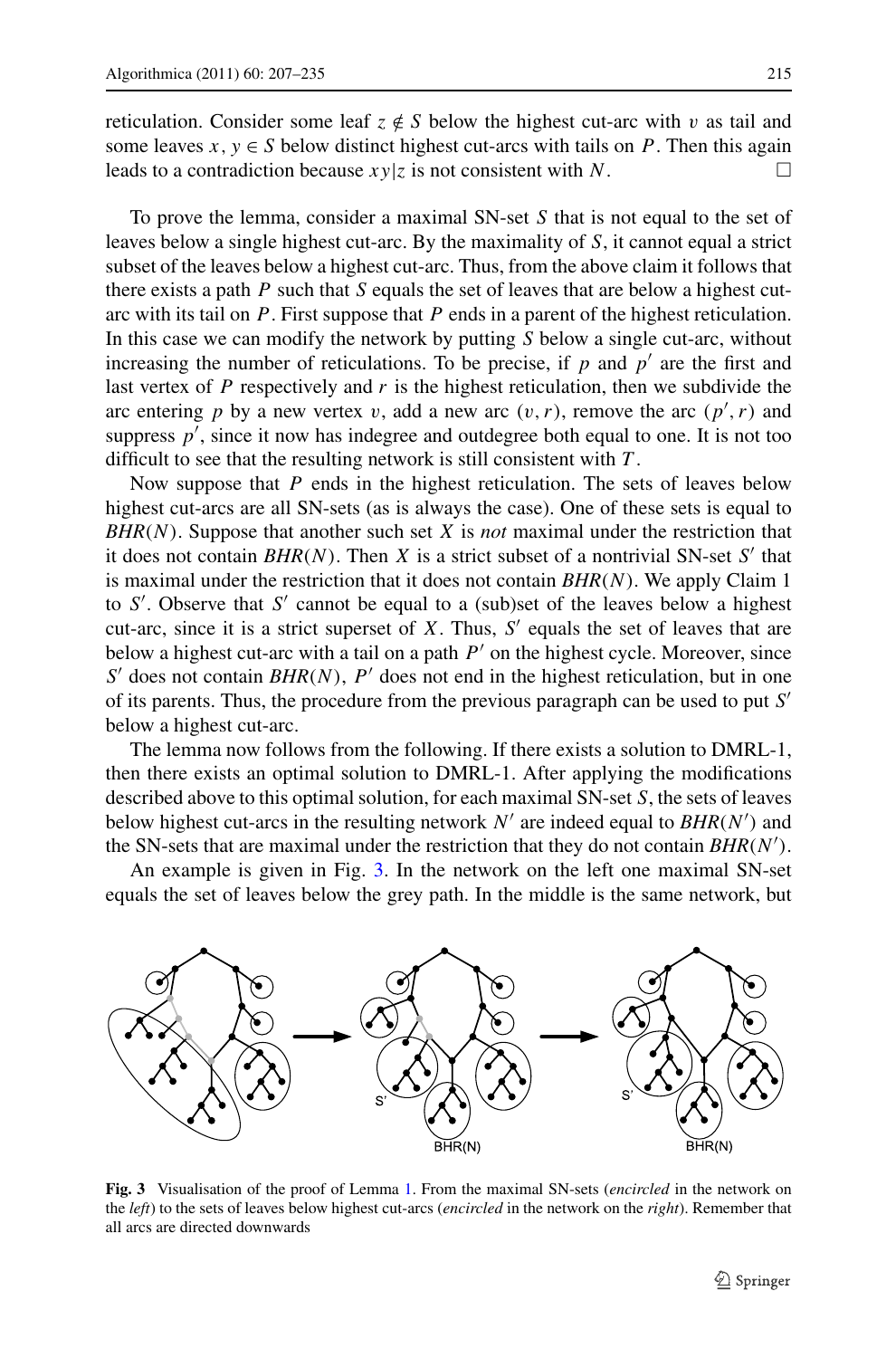<span id="page-9-1"></span>now we encircled *BHR(N)* and the SN-sets that are maximal under the restriction that they do not contain  $BHR(N)$ . There is still an SN-set  $(S')$  below a path on the cycle (again in grey). However, in this case the network can be modified by putting *S'* below a single cut-arc, without increasing the number of reticulations. This gives the network to the right, where the sets of leaves below highest cut-arcs are indeed equal to  $BHR(N)$  and the SN-sets that are maximal under the restriction that they do not contain *BHR(N)*.

**Theorem 1** *Given a dense set of triplets T* , *algorithm MARLON constructs a level-*1 *network that is consistent with T* (*if such a network exists*) *and has a minimum number of reticulations in*  $O(n^5)$  *time.* 

*Proof* The proof is by induction on the size *i* of *S*. Suppose that *N* is an optimal level-1 network consistent with *T* |*S*. If *BHR*(*N*) = Ø then the sets of leaves below highest cut-arcs are the two maximal SN-sets  $S_1$  and  $S_2$ . In this case  $f(S)$  can be computed by adding up the  $f(S_1)$  $f(S_1)$  $f(S_1)$  and  $f(S_2)$ . Otherwise, it follows from Lemma 1 and the observation that *BHR(N)* has to be an SN-set, that at some iteration the algorithm will consider the set  $C$  equal to the sets of leaves below the highest cut-arcs of  $N$ . In this case the number of reticulations can be computed by adding one to the sum of the values  $f(X)$  over all  $X \in \mathcal{C}$ . This is because the network N consists of a (highest) cycle, connected to optimal networks for the different  $X \in \mathcal{C}$ . By induction, all values of  $f(X)$  for  $|X| < i$  have been computed correctly and correctness of the algorithm follows. The number of SN-sets is  $O(n)$  because any two SN-sets are either disjoint or one is included in the other [\[18](#page-28-7), Lemma 8]. These SN-sets can be found in  $O(n^3)$ time by computing the SN-tree [[17\]](#page-28-16). Simple level-1 networks can be found in  $O(n^3)$ time [[17\]](#page-28-16) and  $T \nabla \mathcal{C}$  can be computed in  $O(n^3)$  time. These computations are repeated *O*( $n^2$ ) times: for all *S* ∈ *SN* and all *S'* ∈ *SN* with *S'* ⊂ *S*. Therefore, the total running time is  $O(n^5)$ .

<span id="page-9-0"></span>In Fig. [4](#page-10-0) we present an example of a network constructed by MARLON. This network (which has 80 leaves and 13 reticulations) could be constructed by MARLON in less than six minutes on a Pentium IV 3 GHz PC with 1 GB of RAM.

#### **4 Constructing a Level-2 Network with a Minimum Number of Reticulations**

This section extends the approach from Sect. [3](#page-6-0) to level-2 networks. We describe how one can find a level-2 network consistent with a dense input triplet set containing a minimum number of reticulations, or decide that such a network does not exist.

The general structure of the algorithm is the same as in the level-1 case. We loop though all SN-sets *S* from small to large and compute an optimal solution  $N<sub>S</sub>$  for that SN-set, based on previously computed optimal solutions for included SN-sets. For each SN-set we still consider, like in the level-1 case, the possibility that there are two cut-arcs leaving the root of  $N<sub>S</sub>$  and the possibility that this root is in a biconnected component with one reticulation. However, now we also consider a third possibility, that the root of  $N<sub>S</sub>$  is in a biconnected component containing two reticulations.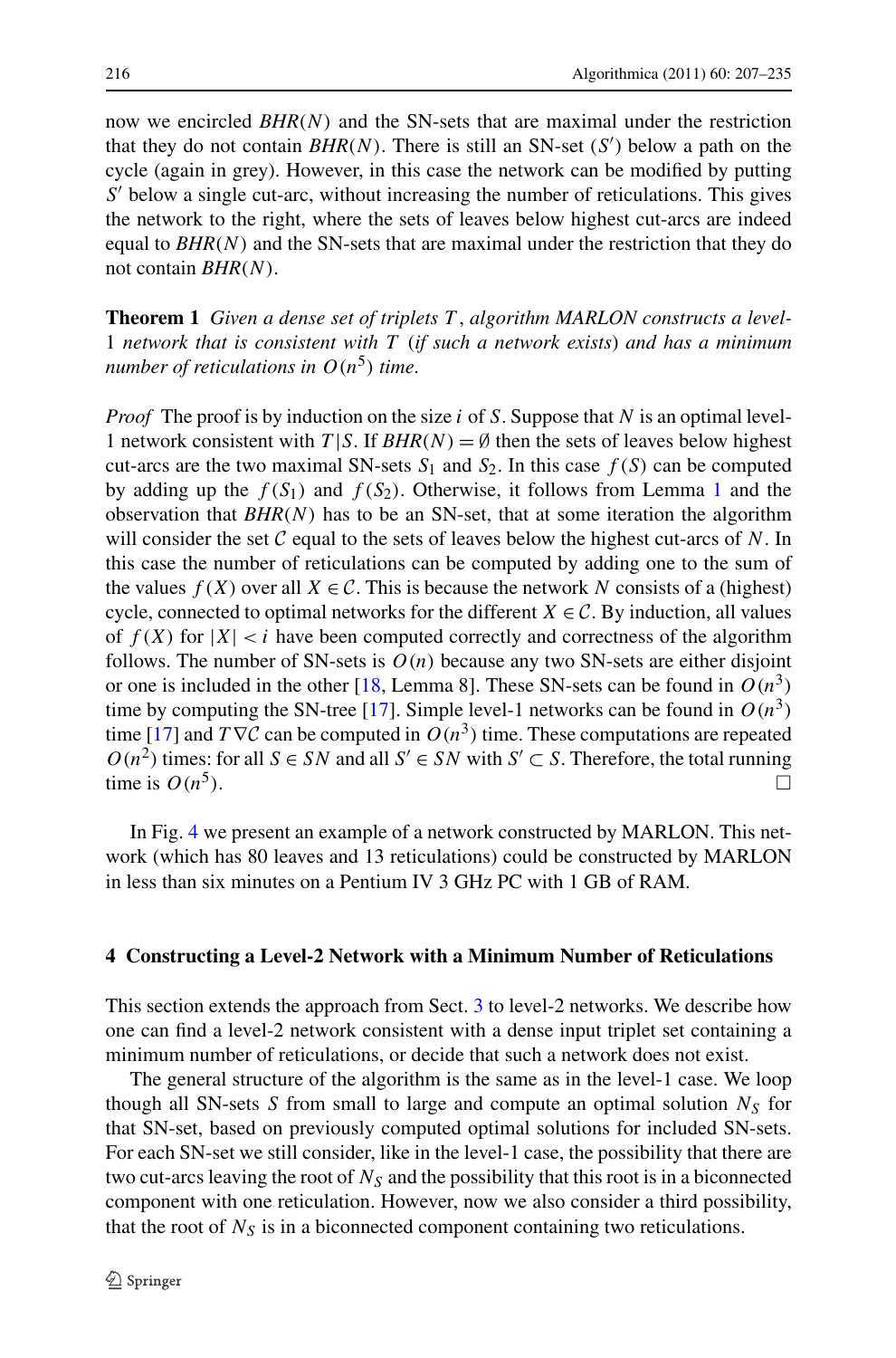

<span id="page-10-0"></span>**Fig. 4** Example of a network constructed by MARLON

In the construction of biconnected components with two reticulations, we use the notion of "non-cycle-reachable"-arc, or n.c.r.-arc for short, introduced in [\[16](#page-28-6)]. We call an arc  $a = (u, v)$  an *n.c.r.-arc* if *v* is not reachable from any vertex in a cycle. These n.c.r.-arcs will be used to combine networks without increasing the network level. In addition, we use the notion *highest biconnected component* to denote the biconnected component containing the root.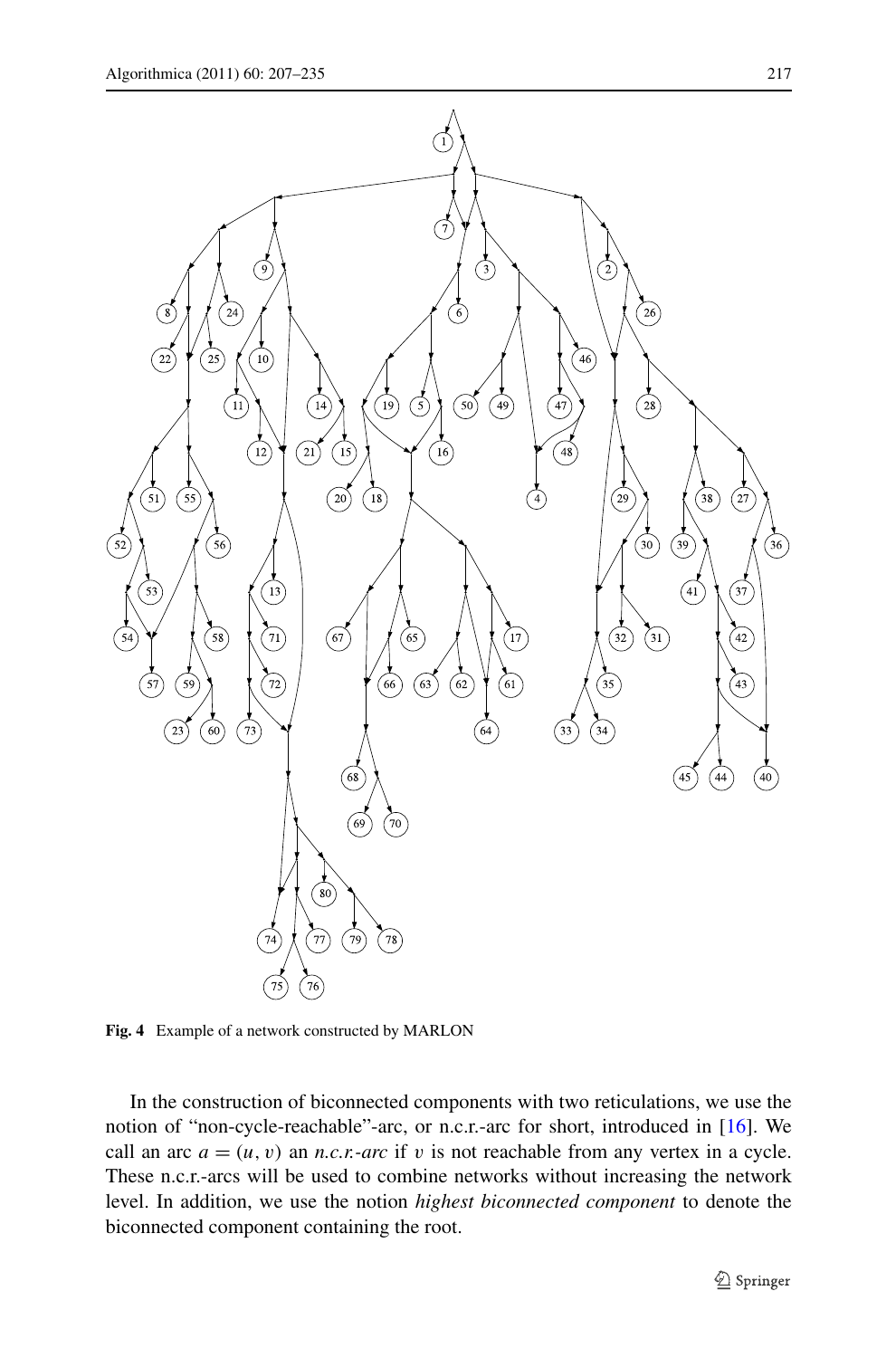<span id="page-11-0"></span>

Our complete algorithm is described in detail in Algorithm [2](#page-14-0). To get an intuition of why the algorithm works, consider the four possible structures of a biconnected component containing two reticulations displayed in Fig. [5](#page-11-0). In particular, consider the graph that displays the form of the highest biconnected component of  $N<sub>S</sub>$ . Let *X* (respectively  $Y$ ,  $Z$ ,  $Q$ ) be the set of leaves below all cut-arcs leaving the side labelled *X* (respectively *Y* , *Z*, *Q*) in the figure. Observe that after removing *Z* in each case *X*, *Y* and *Q* become a set of leaves below a single cut-arc and hence an SN-set (w.r.t.  $T|(S \setminus Z)$ ). In cases 2a, 2b and 2c the highest biconnected component becomes a cycle, *Q* the set of leaves below the highest reticulation and *X* and *Y* sets of leaves below highest cut-arcs. We will first describe the approach for these cases and show later how a similar technique is possible for case 2d.

Our algorithm loops through all SN-sets that are a subset of *S* and will hence at some iteration consider the SN-set *Z*. The algorithm removes the set *Z* and computes the SN-sets of  $T|(S \setminus Z)$ . The sets of leaves below highest cut-arcs (in some optimal solution, if one exists) are now equal to *X,Y,Q* and the SN-sets that are maximal under the restriction that they do not contain  $X$ ,  $Y$  or  $Q$  (by the same arguments as in the proof of Lemma [1](#page-7-0)). Therefore, the algorithm tries each possible SN-set for *X*, *Y* and *Q* and in one of these iterations it will correctly determine the sets of leaves below highest cut-arcs. Then the algorithm computes the induced set of triplets, where each set of leaves below a highest cut-arc is replaced by a single meta-leaf. All simple level-1 networks consistent with this induced set of triplets are obtained by the algorithm in [\[17](#page-28-16)]. Our algorithm loops through all these networks and does the following for each simple level-1 network  $N_1$ . Each meta-leaf  $V$ , not equal to *X* or *Y*, is replaced by an optimal network  $N_V$ , which has been computed in a previous iteration. To include leaves in *Z*, *X* and *Y* , we compute an optimal network  $N_2$  consistent with  $T|(X \cup Z)$  and an optimal network  $N_3$  consistent with  $T$  | $(Y \cup Z)$  where in both networks *Z* is the set of leaves below an n.c.r.-arc. Then we combine these three networks into a single network like in Fig. [6.](#page-12-0) A new reticulation is created and *Z* becomes the set of leaves below this reticulation. Finally, we check for each constructed network whether it is consistent with *T* |*S*. The network with the minimum number of reticulations over all such networks is the optimal solution  $N<sub>S</sub>$ for this SN-set.

Now consider case 2d. Suppose we remove *Z* and replace *X*,  $Y = Q$  and each SN-set of  $T|(S \setminus Z)$  that is maximal under the restriction that it does not contain X or *Y* by a single leaf. Then the resulting network consists of a path ending in a simple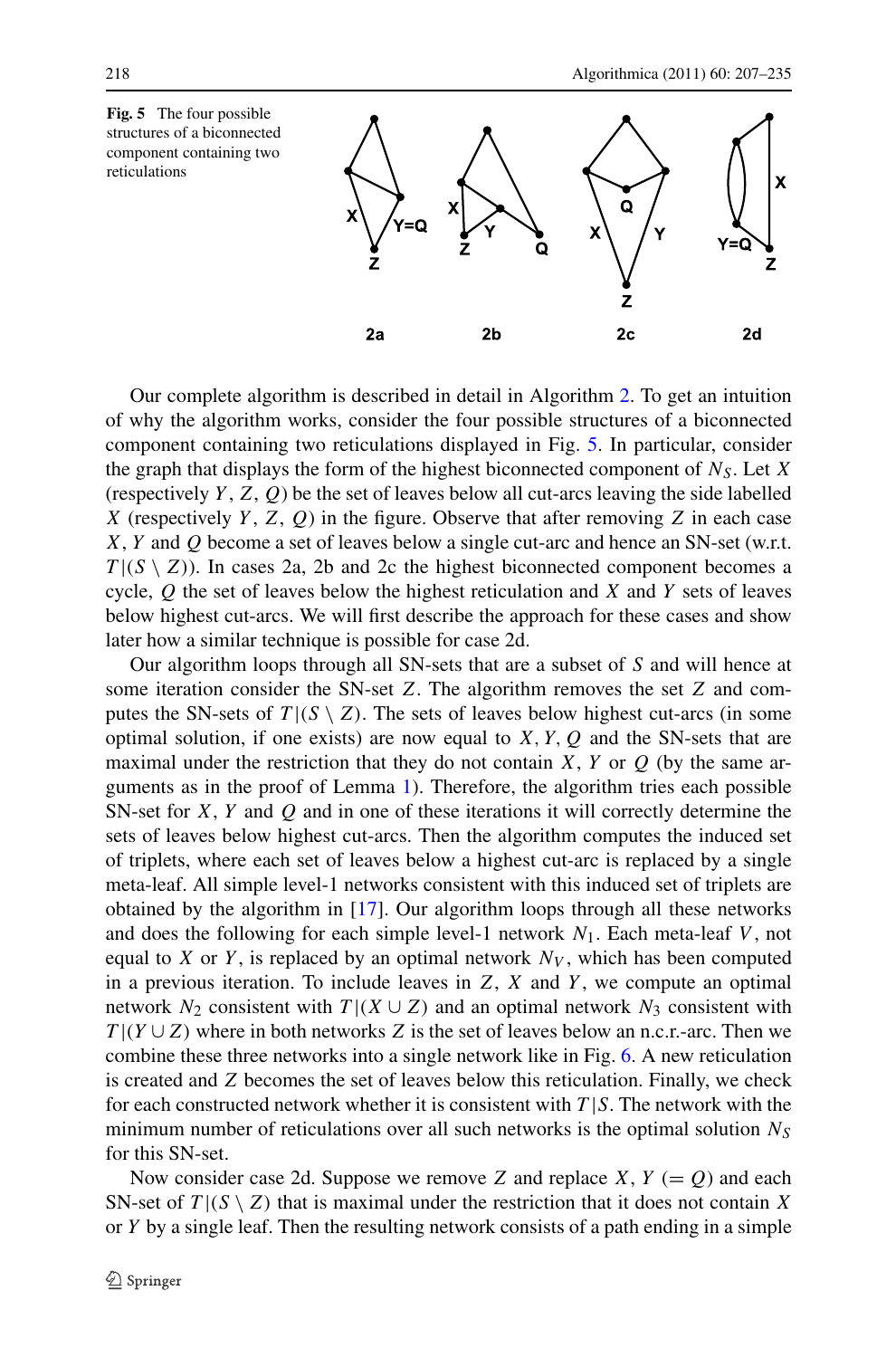

<span id="page-12-0"></span>**Fig. 6** Example of the construction of network *N* from *N*1, *N*2 and *N*3



<span id="page-12-1"></span>**Fig. 7** Example of the construction of network *N* from  $N_1$ ,  $N_2$  and  $N_3$  in case 2d

level-1 network, with *X* a child of the root and *Q* the child of the reticulation; and each vertex of the path has a leaf as child. Such a network can easily be constructed and subsequently one can use the same approach as in cases 2a, 2b and 2c. See Fig. [7](#page-12-1) for an example of the construction in case 2d.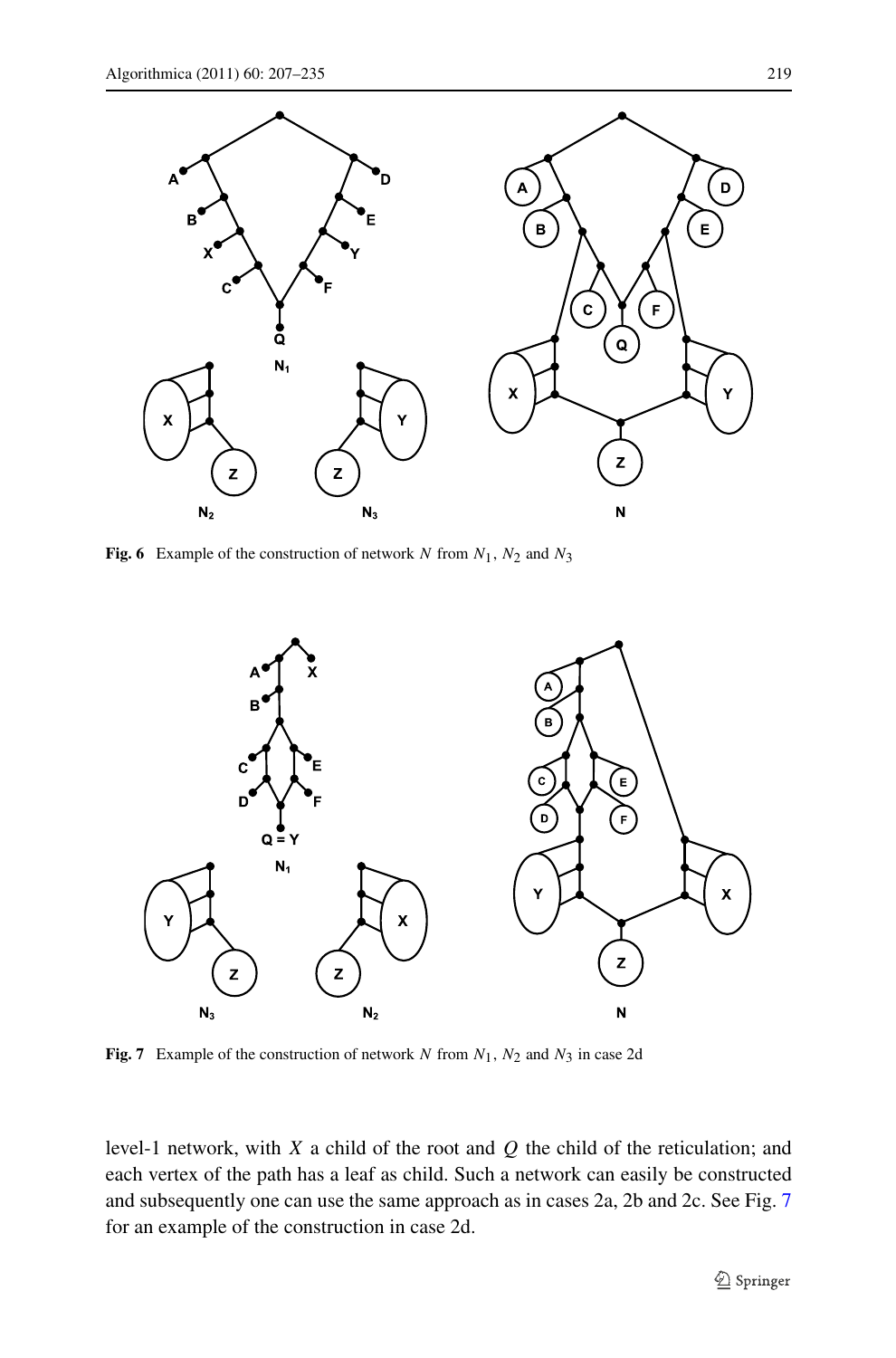**Theorem 2** *Given a dense triplet set T* , *Algorithm MARLTN constructs a level-*2 *network consistent with T* (*if such a network exists*) *that has a minimum number of reticulations in*  $O(n^9)$  *time.* 

*Proof* Consider some SN-set *S* and assume that there exists an optimal solution  $N<sub>S</sub>$ consistent with  $T/S$ . The proof is by induction on the size of *S*. If the highest biconnected component of  $N<sub>S</sub>$  contains one reticulation then the algorithm constructs an optimal solution by the proof of Theorem [1.](#page-9-1) Hence we assume from now on that the highest biconnected component of  $N<sub>S</sub>$  contains two reticulations.

Consider the four graphs in Fig. [5](#page-11-0). Any biconnected component containing two reticulations is a subdivision of one of these graphs [\[14](#page-28-18), Lemma 13]. These graphs are called simple level-2 *generators* in [[15\]](#page-28-5) and *X*, *Y* , *Z* and *Q* each label, in each generator, a *side* of the generator, i.e. either an arc or a vertex with indegree 2 and outdegree 0. Suppose that the highest biconnected component of a network *N* is a subdivision of a generator  $G$ . We say that a leaf  $x$  *is on side*  $S$  of  $G$  if there exists a cut-arc  $(u, v)$  in N such that  $u$  is on the subdivision of S (if S is an arc) or  $u$  is a reticulation (if *S* is a reticulation), and there is a directed path from  $v$  to  $x$  (possibly  $v = x$ ). Furthermore, we identify the side *S* with the set of leaves that are on side *S*.

In each generator in Fig. [5,](#page-11-0)  $X$ ,  $Y$ ,  $Z$  and  $Q$  are sides of the generator. Thus, if the highest biconnected component of  $N<sub>S</sub>$  is a subdivision of a generator  $G \in$ {2*a,* 2*b,* 2*c,* 2*d*} then we identify *X* (*Y* , *Z*, *Q* respectively) with the set of leaves in  $N<sub>S</sub>$  on side *X* (*Y*, *Z*, *Q* respectively) of *G*.

To find an optimal network consistent with  $T|(X \cup Z)$  (or  $T|(Y \cup Z)$ ) such that *Z* is below an n.c.r.-arc we can use the following approach. If there are more than two maximal SN-sets then it is not possible. Otherwise, we create a root and connect it to two networks for the two maximal SN-sets. If one of these maximal SN-sets contains *Z* as a strict subset then we create a network for this set recursively. For other maximal SN-sets we use the optimal networks computed in earlier iterations.

Given a network  $N'$  and a set of leaves  $L'$  below a cut-arc  $(u, v)$  we denote by  $N' \setminus L'$  the network obtained by removing *v* and all vertices reachable from *v* from  $N'$ , deleting all vertices with outdegree zero and suppressing all vertices with indegree and outdegree both one.

*Claim 2* There exists an optimal solution  $N'$  such that the sets of leaves below highest cut-arcs of  $N' \setminus Z$  are  $X, Y, Q$  and the SN-sets of  $T|(S \setminus Z)$  that are maximal under the restriction that they do not contain *X*, *Y* or *Q*.

*Proof* The highest biconnected component of  $N' \setminus Z$  contains just one reticulation and the same arguments can be used as in the proof of Lemma [1.](#page-7-0)  $\Box$ 

Let  $N'$  be a network with the property described in the claim above and  $C$  the collection of sets of leaves below highest cut-arcs of  $N' \setminus Z$ . At some iteration the algorithm will consider this set C. Let T' equal  $T|(S \setminus Z)$ . If we replace in  $N' \setminus Z$ each set of leaves below a highest cut-arc by a single leaf, then we obtain a network consistent with  $T'\nabla \mathcal{C}$  which is either a simple level-1 network or a path ending in a simple level-1 network, with *X* a child of the root, *Q* the child of the reticulation; and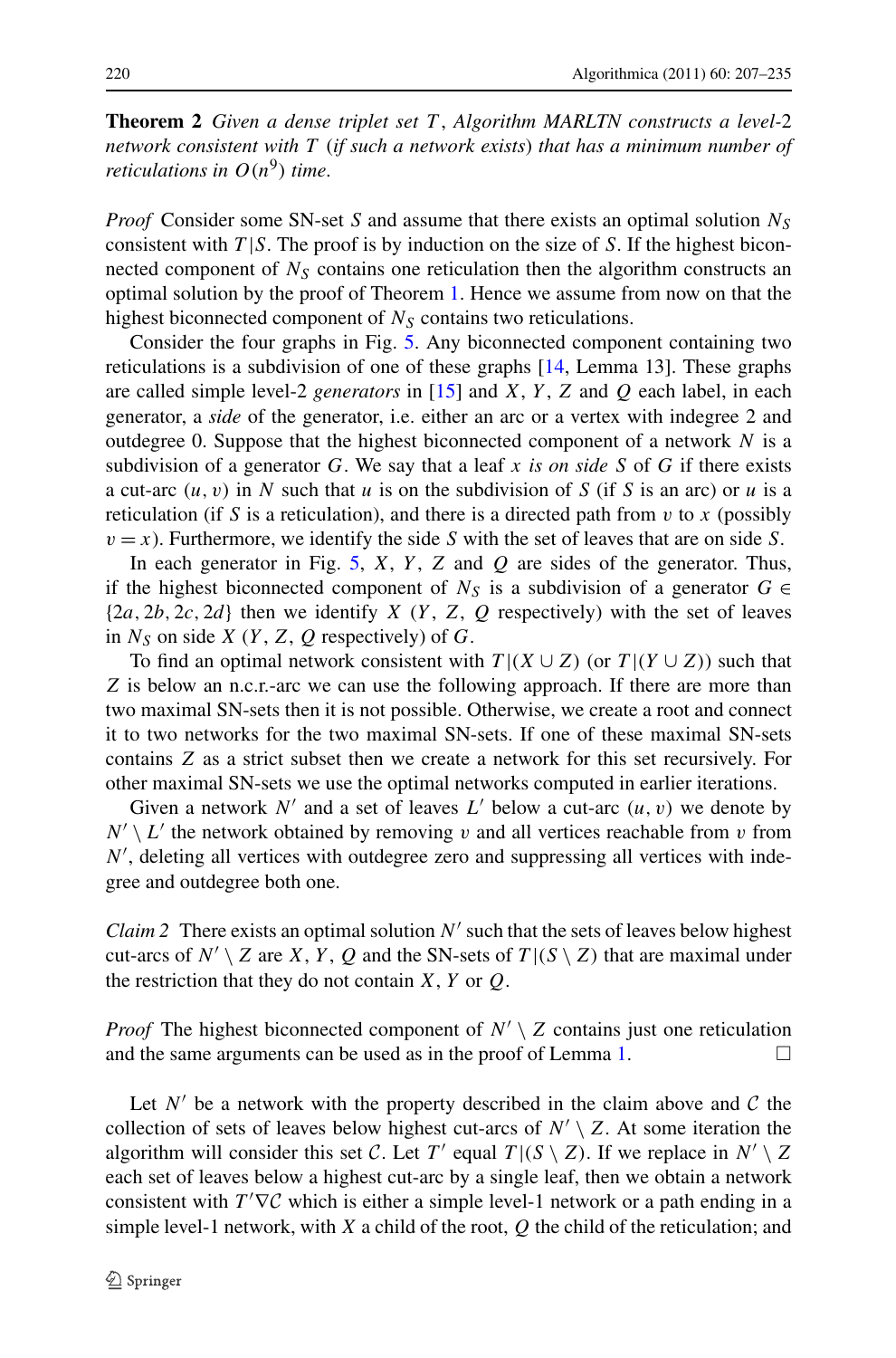<span id="page-14-0"></span>

|     | Algorithm 2 MARLTN (Minimum Amount of Reticulation Level Two Network)                                                                  |
|-----|----------------------------------------------------------------------------------------------------------------------------------------|
|     | 1: – compute the set SN of SN-sets of T                                                                                                |
|     | 2: for $i = 1  n$ do                                                                                                                   |
| 3:  | for each $S$ in $SN$ of cardinality $i$ do                                                                                             |
| 4:  | $\setminus$ try to construct a network for S with one reticulation in its highest                                                      |
|     | biconnected component                                                                                                                  |
| 5:  | for each $S' \in SN$ with $S' \subset S$ do                                                                                            |
| 6:  | - let $C$ contain $S'$ and all SN-sets that are maximal under the restriction                                                          |
|     | that they are a subset of $S$ and do not contain $S'$                                                                                  |
| 7:  | if $T \nabla C$ is consistent with a simple level-1 network $N_1$ then                                                                 |
| 8:  | – construct $N^*$ from $N_1$ by replacing each leaf V by an optimal network                                                            |
|     | $N_V$ constructed in a previous iteration                                                                                              |
| 9:  | $-g(S, S')$ is the number of reticulations in $N^*$                                                                                    |
| 10: | if there are exactly two SN-sets $S_1, S_2 \in SN$ that are maximal under the re-                                                      |
|     | striction that they are a strict subset of S then                                                                                      |
| 11: | $-N^*$ consists of a root connected to the roots of optimal networks $N_{S_1}$ and                                                     |
|     | $N_{S_2}$ that have been constructed in previous iterations                                                                            |
| 12: | $-g(S, \emptyset)$ is the number of reticulations in $N^*$                                                                             |
| 13: | $\setminus$ try to construct a network for S with two reticulations in its highest                                                     |
|     | biconnected component                                                                                                                  |
| 14: | for each $Z \in SN$ with $Z \subset S$ do                                                                                              |
| 15: | $-T' := T   (S \setminus Z)$                                                                                                           |
| 16: | - compute the set $SN'$ of SN-sets of $T'$                                                                                             |
| 17: | for each X, Y, $Q \in SN'$ do                                                                                                          |
| 18: | $-C$ is the collection consisting of X, Y, Q and all SN-sets in SN' that                                                               |
|     | are maximal under the restriction that they do not include $X, Y$ or $Q$                                                               |
| 19: | – construct an optimal network $N_2$ consistent with $T (X \cup Z)$ such that                                                          |
|     | Z is the set of leaves below an n.c.r.-arc $(u, v)$                                                                                    |
| 20: | – construct an optimal network $N_3$ consistent with $T (Y \cup Z)$ such that                                                          |
|     | Z is the set of leaves below an n.c.r.-arc $(u', v')$                                                                                  |
| 21: | - construct all simple level-1 networks consistent with $T'\nabla \mathcal{C}$                                                         |
| 22: | - construct all networks consistent with $T'\nabla \mathcal{C}$ that consist of a path end-                                            |
|     | ing in a simple level-1 network, with $X$ a child of the root, $Q$ the child                                                           |
|     | of the reticulation; and with a leaf below each internal vertex of the path                                                            |
| 23: | for each network $N_1$ from the networks constructed in the above two                                                                  |
|     | lines do                                                                                                                               |
| 24: | – construct $N^*$ from $N_1$ by doing the following: replace X by $N_2$ , Y                                                            |
|     | by $N_3$ and each other leaf V by an optimal network $N_V$ constructed                                                                 |
|     | in a previous iteration, then subdivide $(u, v)$ into $(u, w)$ and $(w, v)$ ,<br>delete everything below $u'$ and add an arc $(u', w)$ |
|     |                                                                                                                                        |
| 25: | if $N^*$ is consistent with $T S$ then<br>$-h(S, X, Y, Z, Q)$ is the number of reticulations in $N^*$                                  |
| 26: |                                                                                                                                        |
| 27: | - $f(S)$ is the minimum of all computed values of $g(S, S')$<br>and                                                                    |
|     | h(S, X, Y, Z, Q)<br>- store network $NS$ , which is a network $N^*$ attaining the minimum number                                       |
| 28: | $f(S)$ of reticulations                                                                                                                |
|     |                                                                                                                                        |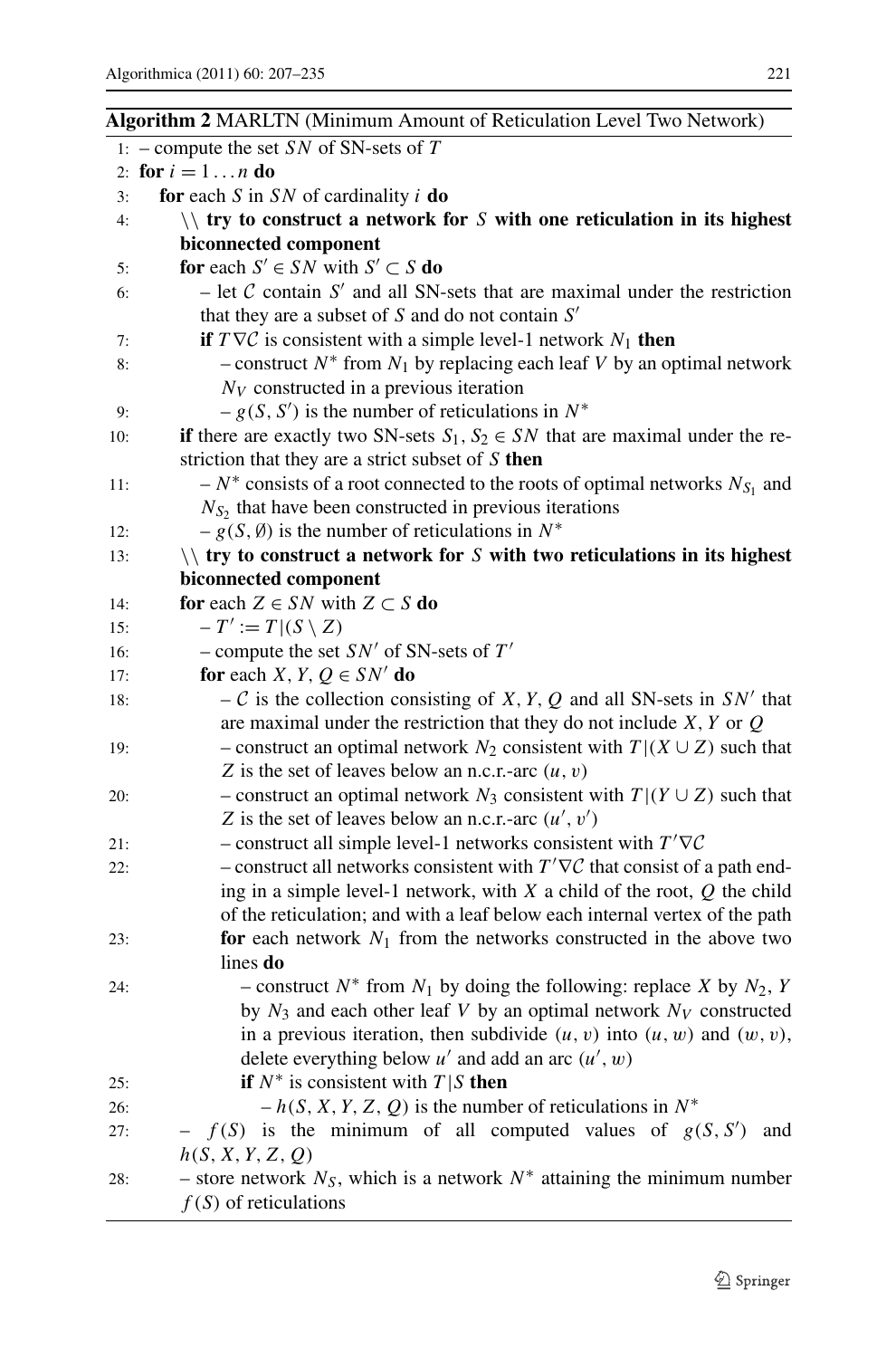each vertex of the path has a leaf as child. The algorithm considers all networks of these types, so in some iteration it will consider the right one. Let *N*<sup>∗</sup> be the network constructed by the algorithm in this iteration. It remains to prove that  $N^*$  (i) is consistent with  $T|S$ , (ii) contains a minimum number of reticulations and (iii) is a level-2 network.

To prove that  $N^*$  is consistent with  $T|S$ , consider any triplet  $xy|z \in T|S$ . First suppose *x*, *y* and *z* are all in *Z* or all in the same set of  $C \setminus \{X, Y\}$ . Then *x*, *y* and *z* are elements of some SN-set *S'* with  $|S'| < |S|$ . Triplet *xy*|*z* is consistent with the subnetwork  $N_{S'}$  by the induction hypothesis and hence with  $N^*$ .

Now suppose that *x*, y and *z* are all in  $X \cup Z$  (or all in  $Y \cup Z$ ). Consider the construction of the network consistent with  $X \cup Z$  such that *Z* is below an n.c.r.arc. First suppose that at some level of the recursion there are two maximal SNsets, each containing leaves from  $\{x, y, z\}$ . Then it follows that x and y are in one maximal SN-set and *z* in the other one, by the definition of SN-set, and hence that  $xy|z$  is consistent with the constructed network. Otherwise, *x*, *y* and *z* are all in some subnetwork  $N'_S$  with  $|S'| < |S|$  and is  $xy|z$  consistent with this subnetwork (by the induction hypothesis) and hence with *N*∗.

Now consider any other triplet  $xy|z \in T|S$ , which thus contains leaves that are below at least two different highest cut-arcs. Observe that the highest biconnected components of  $N^*$  and  $N'$  are identical; the only differences between these networks occur in the subnetworks below highest cut-arcs. Therefore  $xy|z$  is consistent with *N*<sup>∗</sup> since it is consistent with *N* .

To show that *N*<sup>∗</sup> contains a minimum number of reticulations consider any set *S* of leaves below a highest cut-arc  $a = (u, v)$  of  $N^*$ . The subnetwork  $N_{S'}$  rooted at *v* contains a minimum number of reticulations by the induction hypothesis. Hence *N*<sup>∗</sup> contains at most as many reticulations as *N* , which is an optimal solution.

In the networks  $N_2$  and  $N_3$  is  $Z$  the set of leaves below an n.c.r.-arc. This implies that none of the potential reticulations in these networks end up in the highest biconnected component of N'. Therefore, this biconnected component contains exactly two reticulations. All other biconnected components of  $N'$  also contain at most two reticulations by the induction hypothesis. We thus conclude that  $N'$  is a level-2 network.

<span id="page-15-0"></span>To conclude the proof we analyze the running time of the algorithm. The number of SN-sets is  $O(n)$  and hence there are  $O(n)$  choices for each of *S*, *X*, *Y*, *Z* and *Q*. For each combination of *S*, *X*, *Y*, *Z* and *Q* there will be  $O(n)$  networks  $N^*$  constructed and for each of them it takes  $O(n^3)$  time to check if it is consistent with  $T|S$ (in line 23). Hence the overall time complexity is  $O(n^9)$ .

#### **5 Constructing Networks Consistent with Precisely the Input Triplet Set**

In this section we consider the problem MIN-REFLECT-*k*. Given a triplet set *T* , this problem asks for a level-*k* network *N* that is consistent with precisely those triplets in *T* (if such a network exists) and amongst all such solutions minimizes both the level and number of reticulations used. We will show that this problem is polynomial-time solvable for each fixed *k*.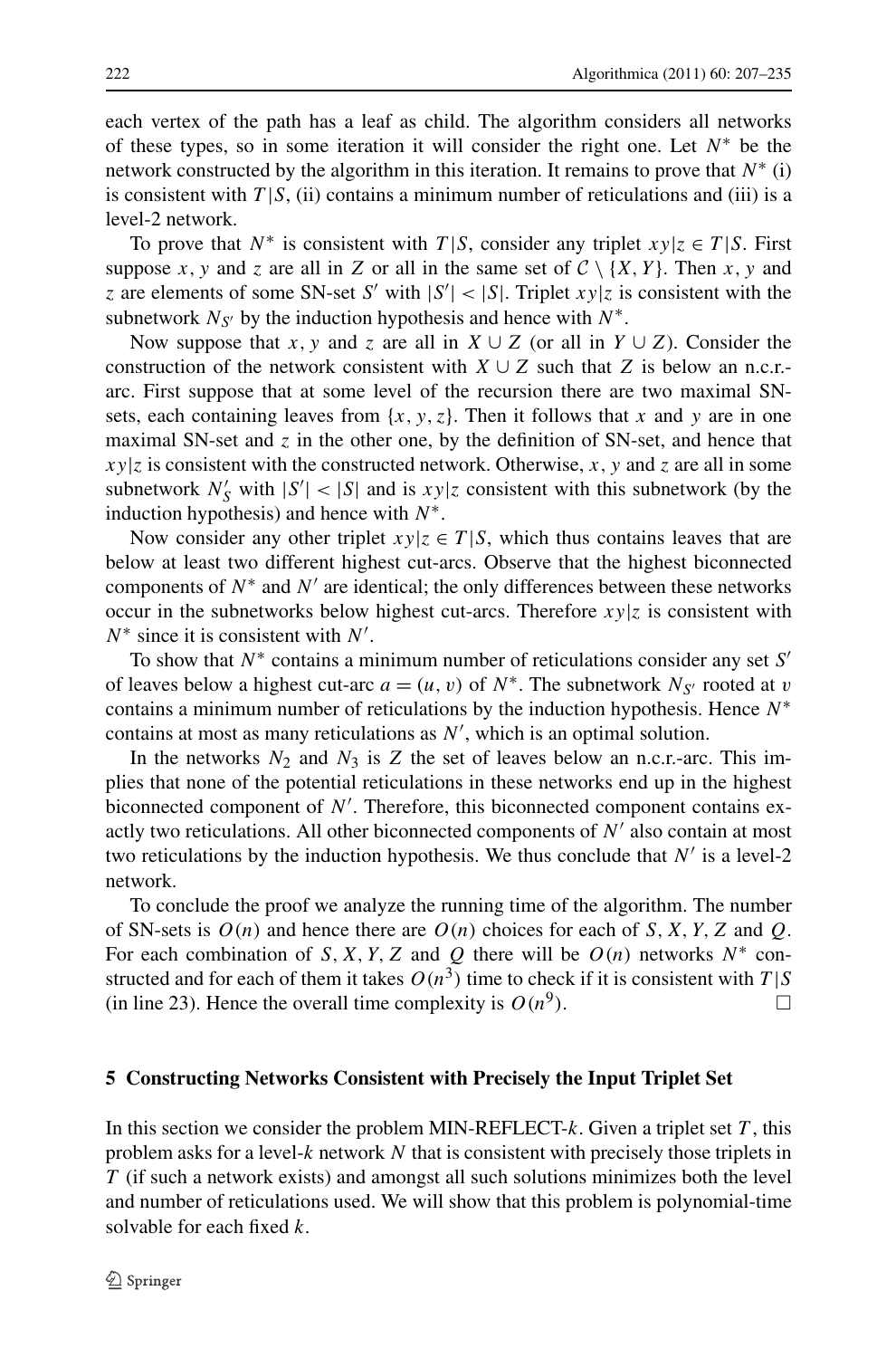Recall that we use  $T(N)$  to denote the set of all triplets consistent with a network *N*. Furthermore, we say that a network *N reflects* a triplet set *T* if  $T(N) = T$ . Note that, if N reflects  $T$ , that N is in general not uniquely defined by  $T$ . There are, for example, several distinct simple level-2 networks that reflect the triplet set {*xy*|*z,xz*|*y,zy*|*x*}*.*

**Theorem 3** *Given a dense set of triplets T* , *it is possible to construct all simple level-k networks consistent with*  $T$  *in time*  $O(|T|^{k+1})$ *.* 

This will be proven in Sect. [5.1.](#page-16-0) We note that it is already known how to generate all simple level-1 networks consistent with *T* in time  $O(|T|)$  [[17\]](#page-28-16) and all simple level-2 networks consistent with *T* in time  $O(|T|^{\frac{8}{3}})$  [\[14](#page-28-18)].

**Lemma 3** *Let N be any simple network*. *Then all the nontrivial SN-sets of T (N) are singletons*.

This lemma, as well as Theorem [4,](#page-26-0) will be proven in Sect. [5.2](#page-21-0). As we will show, Lemma [3](#page-21-1) allows us to solve the problem MIN-REFLECT-*k* by recursively constructing simple level-*k* networks, which we can do by Theorem [3](#page-19-0). This leads to the algorithm MINPITS (MINimum network consistent with Precisely the Input Triplet Set).

<span id="page-16-0"></span>**Theorem 4** *Given a set of triplets T* , *Algorithm MINPITS solves MIN-REFLECT-k in time*  $O(|T|^{k+1})$ , *for any fixed k*.

<span id="page-16-2"></span>For  $k = 1, 2$  we can actually do slightly better: running time  $O(|T|)$  and  $O(|T|^{\frac{8}{3}})$ respectively.

5.1 Constructing All Simple Level-*k* Networks in Polynomial Time

We start by proving the following utility lemma.

**Lemma 2** *For fixed k*, *any level-k network on n leaves contains O(n) vertices and O(n) arcs*.

*Proof* We first show that any simple level-*k* network  $N' = (V', A')$  on *n* leaves has  $2n + 2k - 1$  vertices and  $2n + 3k - 2$  arcs. Let *s* be the number of split vertices. The sum of the indegrees of all vertices is  $s + 2k + n$ , while the sum of their outdegrees is  $2 + 2s + k$ . It is well known that in any directed graph the sum of all outdegrees equals the sum of all indegrees. It follows that  $s = n + k - 2$ . Using this formula we obtain that the total number of vertices equals:

$$
|V'| = s + k + n + 1 = (n + k - 2) + k + n + 1 = 2n + 2k - 1.
$$
 (1)

Split vertices and reticulation vertices have total degree 3, leaves have total degree 1, and the root of  $N'$  has total degree 2. Thus the total number of arcs in  $N'$  is:

$$
|A'| = \frac{3s + 3k + n + 2}{2} = \frac{3(n + k - 2) + 3k + n + 2}{2} = 2n + 3k - 2.
$$

<span id="page-16-1"></span> $\circledcirc$  Springer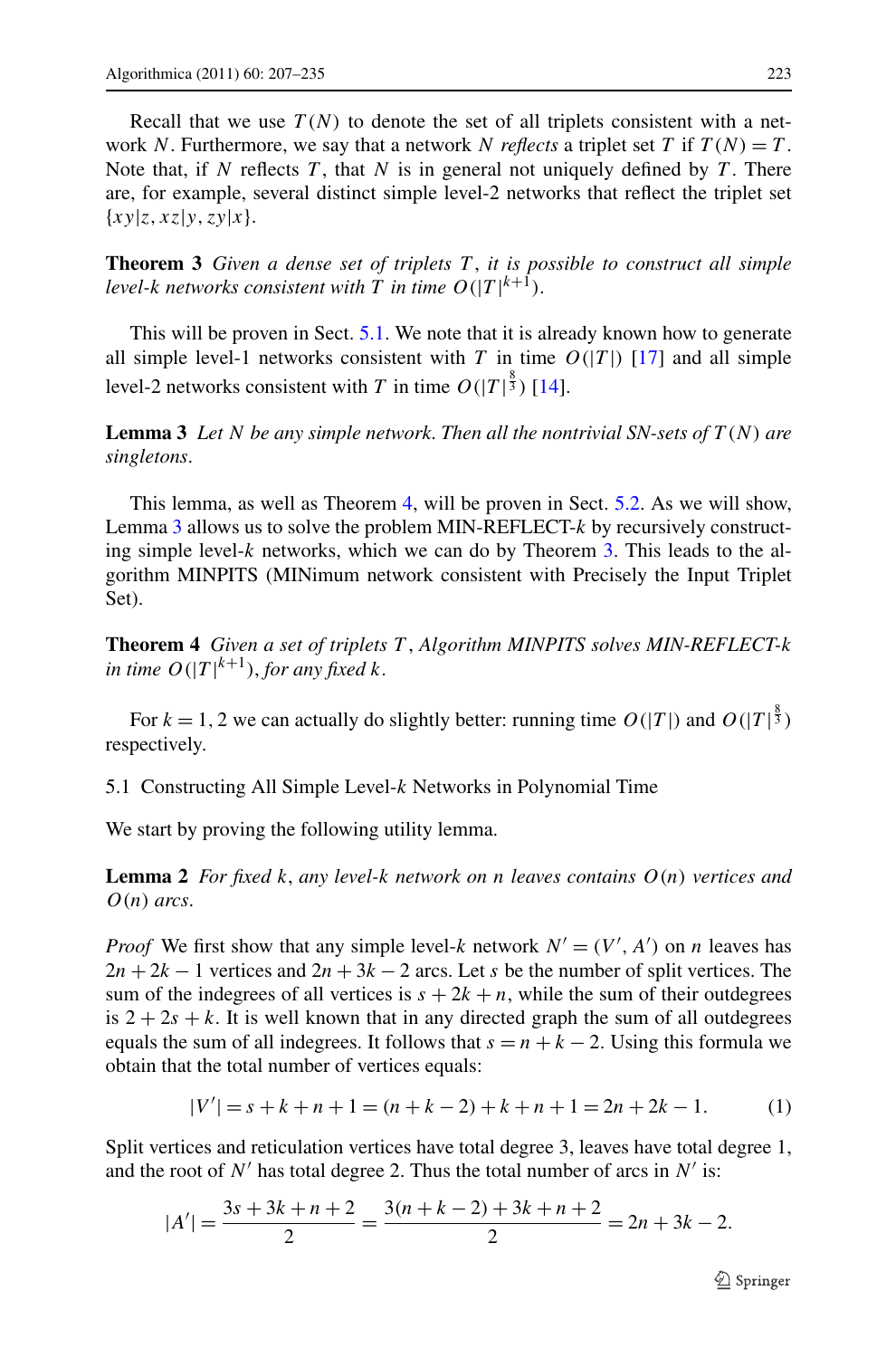Now consider a general level-*k* network  $N = (V, A)$  with *q* nontrivial biconnected components. Let  $B(N)$  be the result of replacing each nontrivial biconnected component *C* by a single vertex (i.e. contracting all arcs in *C*). Thus *B(N)* is a tree, *q* of the internal vertices of  $B(N)$  represent biconnected components of N and the other internal vertices represent split-vertices of  $N$ . Let  $B(N)$  contain  $b$  internal vertices with  $n_1, \ldots, n_b$  outgoing arcs respectively. Denote by  $k_i$  the number of reticulations in the biconnected component of N represented by the  $i$ -th internal vertex of  $B(N)$  and let  $k_i = 0$  if this internal vertex represents a split-vertex of *N*. Then  $B(N)$  contains  $b + n$ vertices in total and  $b + n - 1$  arcs.

Assume the *i*-th internal vertex of  $B(N)$  represents a biconnected component  $C_i$ of *N*. Consider  $C_i$ , the cut-arcs leaving  $C_i$  and the  $n_i$  vertices that have a parent on  $C_i$ . This forms a simple level- $k_i$  network with  $n_i$  leaves. By ([1\)](#page-16-1) it has  $2n_i + 2k_i - 1$ vertices. Replacing  $C_i$  by a single vertex thus reduces the number of vertices by  $n_i + 2k_i - 2$ .

The number of vertices of *N* is equal to the number of vertices in  $B(N)$  plus the number of vertices that have been deleted while replacing each  $C_i$  by a single vertex:

$$
|V| = b + n + \sum_{i=1}^{b} (n_i + 2k_i - 2)
$$
  
\n
$$
\leq b + n + (b + n - 1) + 2q \cdot k - 2b \leq 2n - 1 + k(n - 1).
$$

For the first inequality we use that  $n_1 + \ldots + n_b$  is equal to the number of arcs of  $B(N)$ , which is  $b + n - 1$ . For the second inequality we use that each nontrivial biconnected component of *N* has at least three outgoing arcs. This implies that  $b \leq$  $n-1-q$  and hence that  $q \leq n-1-q$  and hence  $q \leq (n-1)/2$ . Similarly, the number of arcs of *N* is at most:

$$
|A| = b + n - 1 + \sum_{i=1}^{b} (n_i + 3k_i - 2)
$$
  
\n
$$
\leq b + n - 1 + (b + n - 1) + 3q \cdot k - 2b \leq 2n - 2 + \frac{3}{2}k(n - 1).
$$

<span id="page-17-0"></span>Let *N* be a network with at least one reticulation vertex, and let *v* be the child of a reticulation vertex in *N*. If *v* has no reticulation vertex as a descendant, then we call the subnetwork rooted at *v* a *Tree hanging Below a Reticulation vertex* (*TBR*). We additionally introduce the notion of the *empty* TBR, which corresponds to the situation when a reticulation vertex has no outgoing arcs. This cannot happen in a normal network but as explained shortly it will prove a useful abstraction.

**Observation 1** *Every network N containing a reticulation vertex contains at least one TBR*.

*Proof* Suppose this is not true. Let *v* be the child of a reticulation vertex in *N* maximizing the longest path from the root to *v*. There must exist some vertex  $v' \neq v$  which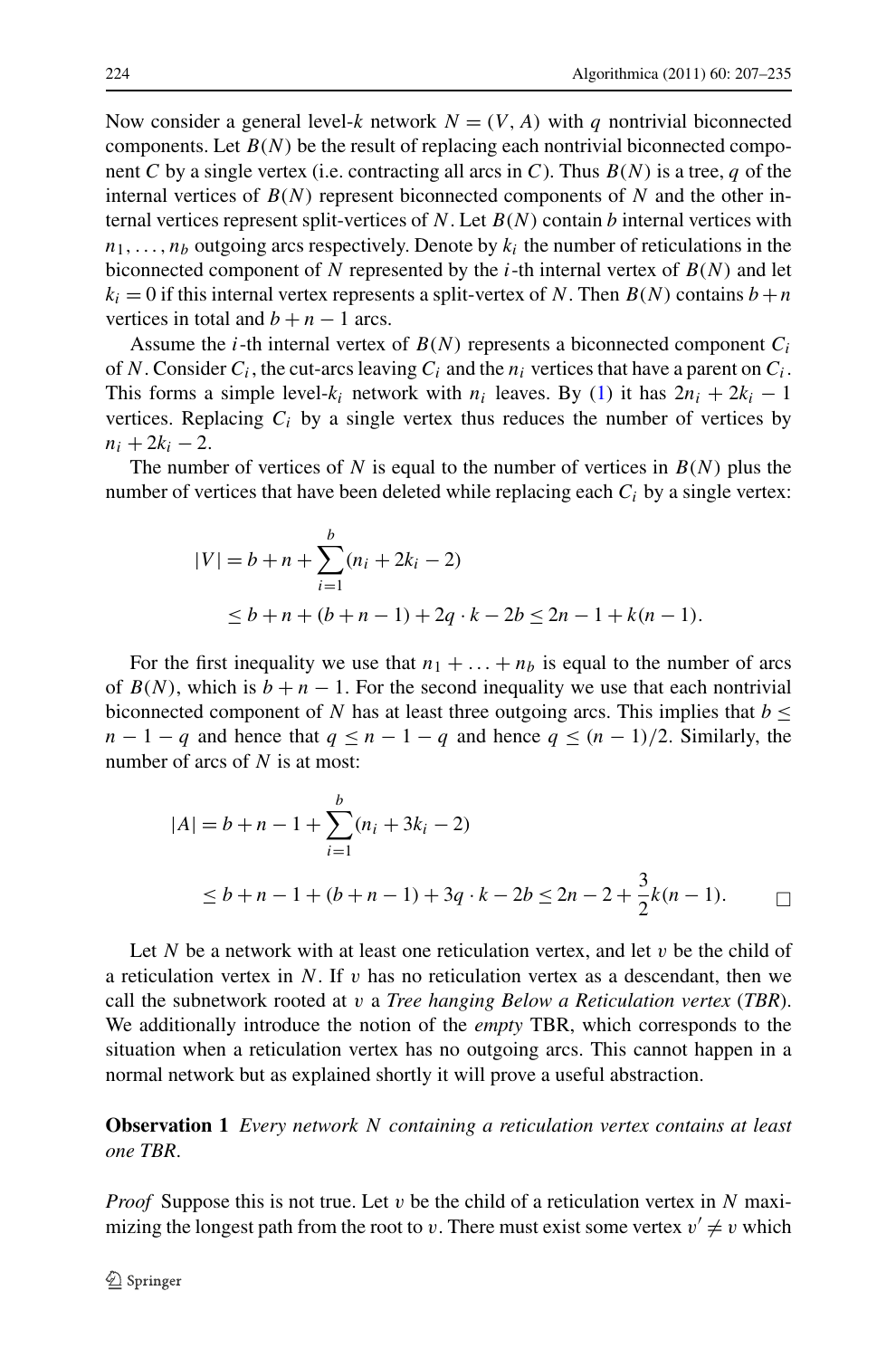is a child of a reticulation vertex and which is a descendent of *v*. But then the longest path from the root to  $v'$  is greater than to  $v$ , contradiction.

Note that, because a TBR is (as a consequence of its definition) below a cut-arc, there exists an SN-set *S* of *T* such that  $T|S$  is consistent with (only) the TBR. An SN-set *S* such that *T* |*S* is consistent with a tree, we call a *CandidateTBR* SN-Set. Every TBR of *N* corresponds to some CandidateTBR SN-Set of *T* , but the opposite is not necessarily true. For example, a singleton SN-set is a CandidateTBR SN-Set, but it might not be the child of a reticulation vertex in *N*.

<span id="page-18-0"></span>We abuse definitions slightly by defining the empty CandidateTBR SN-Set, which will correspond to the empty TBR. (This is abusive because the empty set is not an SN-set.) Furthermore we define that every triplet set *T* has an empty CandidateTBR SN-Set.

**Observation 2** *Let T be a dense set of triplets on n leaves*. *There are at most O(n) CandidateTBR SN-sets*. *All such sets*, *and the tree that each such set represents*, *can be found in total time*  $O(n^3)$ .

*Proof* First we construct the SN-tree for *T*, this takes time  $O(n^3)$ . There is a bijection between the SN-sets of *T* and the vertices of the SN-tree. (In the SN-tree, the children of an SN-set *S* are the maximal SN-sets of *T* |*S*.) Observe that a vertex of the SN-tree is a CandidateTBR SN-set if and only if it is a singleton SN-set *or* it has in total two children, and both are CandidateTBR SN-sets. We can thus use depth first search to construct all the CandidateTBR SN-sets; note that this is also sufficient to obtain the trees that the CandidateTBR SN-sets represent, because (for trees) the structure of the tree is identical to the nesting structure of its SN-sets. Given that there are only  $O(n)$  SN-sets, the running time is dominated by construction of the SN-tree.  $\Box$ 

We claim that algorithm SL-*k* constructs all simple level-*k* networks consistent with a dense input triplet set *T*. The high-level idea is as follows. Consider a simple level-*k* network *N*. From Observation [1,](#page-17-0) we know that *N* contains at least one TBR. (Given that *N* is simple we know that all TBRs are equal to single leaves. That is why the outermost loop of the algorithm can restrict itself to considering only single-leaf TBRs.) By looping through all CandidateTBR SN-sets we will eventually find one that corresponds to a real TBR. If we remove this TBR and the reticulation vertex from which it hangs, and then suppress any resulting vertices with both indegree and outdegree equal to 1, we obtain a new network (not necessarily simple) with one fewer reticulation vertex than *N*. Note that this new network might not be a "real" network in the sense that it might have reticulation vertices with no outgoing arcs. Repeating this *k* times in total we eventually reach a tree which we can construct using the algorithm of Aho et al. (and is unique, as shown in [[18\]](#page-28-7)). From this tree we can reconstruct the network *N* by reintroducing the TBRs back into the network (each TBR below a reticulation vertex) in the reverse order to which we found them. We don't, however, know exactly where the reticulation vertices were in *N*, so every time we reintroduce a TBR back into the network we exhaustively try every pair of arcs (as the arcs which will be subdivided to hang the reticulation vertex, and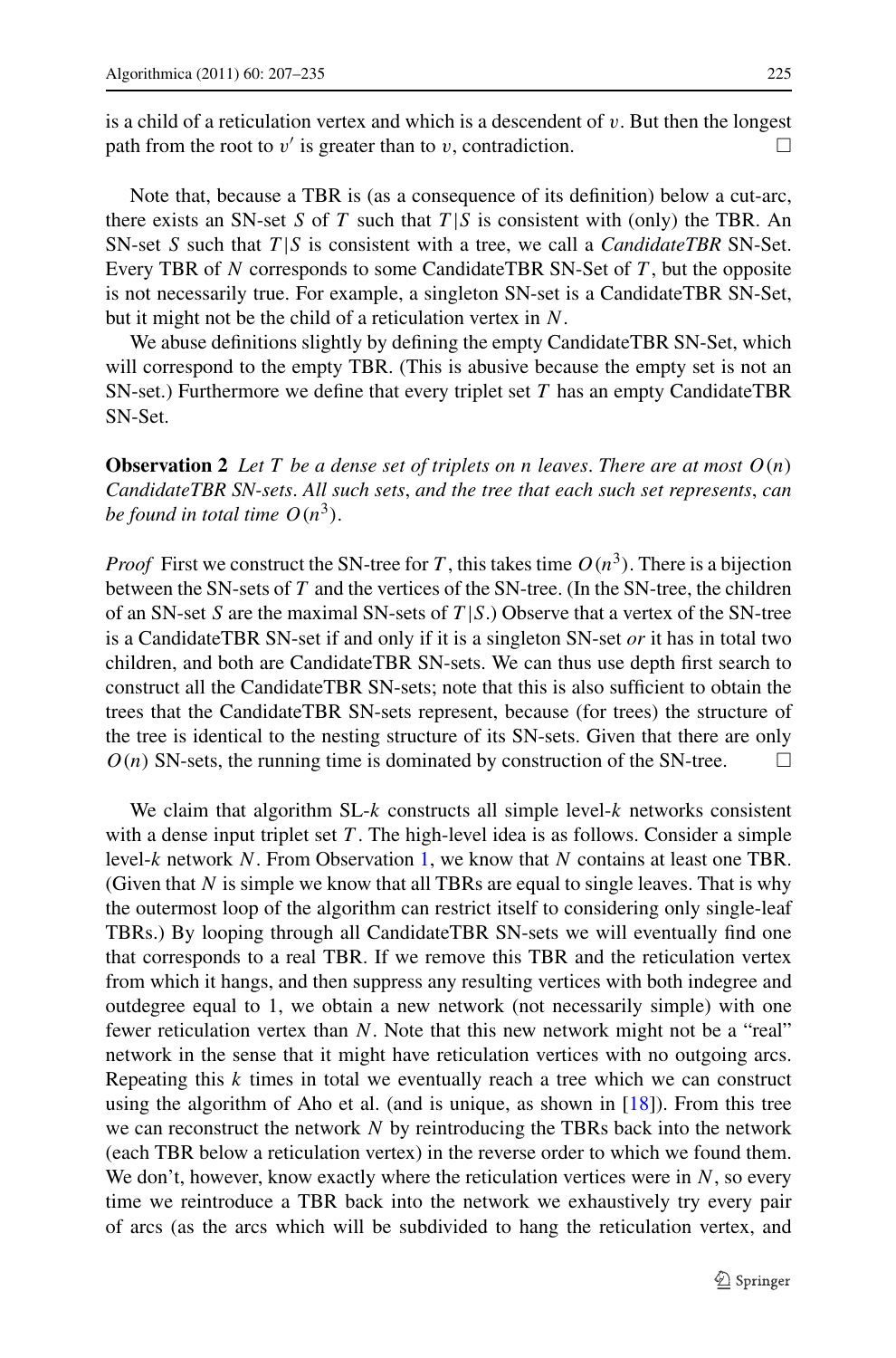thus the TBR, from.) Because we try every possible way of removing TBRs from the network *N*, and every possible way of adding them back, we will eventually reconstruct *N*.

The role of the dummy leaves in SL-*k* is linked to the empty TBRs (and their corresponding empty CandidateTBR SN-Sets). When a TBR is removed, it can happen (as mentioned above) that a network is created containing reticulation vertices with no outgoing arcs. (For example: when one of the parents of a reticulation vertex from which the TBR hangs, is also a reticulation vertex.) Conceptually we say that there *is* a TBR hanging below such a reticulation vertex, but that it is empty. Hence the need in the algorithm to also consider removing the empty TBR. If this happens, we will also encounter the phenomenon in the second phase of the algorithm, when we are re-introducing TBRs into the network. What do we insert into the network when we reintroduce an empty TBR? We use a dummy leaf as a place-holder, ensuring that every reticulation vertex always has an outgoing arc. The dummy leaves can be removed once that outgoing arc is subdivided later in the algorithm, or at the end of the algorithm, whichever happens sooner. The dummy root, finally, is needed for when there are no leaves on a side connected to the root.

<span id="page-19-0"></span>**Theorem 3** *Given a dense set of triplets T* , *it is possible to construct all simple level-k networks consistent with*  $T$  *in time*  $O(|T|^{k+1})$ *.* 

*Proof* Correctness follows from the discussion above. We now analyze the running time. For  $k \in \{1, 2\}$  we can actually generate all simple level-1 networks in time  $O(n^3)$  using the algorithm in [\[17](#page-28-16)], and all simple level-2 networks in time  $O(n^8)$  us-ing the algorithm in [\[14](#page-28-18)]. For  $k \geq 3$  we use SL-k. From Observation [2](#page-18-0) we know that each execution of *FindCandidateTBRs* (which computes all TBRs in a dense triplet set plus the empty TBR) takes  $O(n^3)$  time and returns at most  $O(n)$  TBRs. Operations such as computing  $T_i'$ , and the construction of the tree  $N_k'$ , all require time bounded above by  $O(n^3)$ . The for loops when we "guess" the TBRs are nested to a depth of *k*. The for loops when we "guess" pairs of arcs from which to hang TBRs, are also nested to a depth of  $k$ . (There will only be  $O(n)$  arcs to choose from by Lemma [2.](#page-16-2)) Checking whether  $N'$  is consistent with  $T$ , which we do inside the innermost loop of the entire algorithm, takes time  $O(n^3)$  [[6,](#page-28-20) Lemma 2]. So the running time is  $O(n(n^3 + n(n^3 ... n(n^3 + n^{2k+3}))$  which is  $O(n^{3k+3})$ .

**Corollary 1** *For fixed k and a triplet set T it is possible to generate in time*  $O(n^{3k+3})$ *all simple level-k networks N that reflect T* .

*Proof* The algorithm SL-*k* (or, for that matter, the algorithms from [[15,](#page-28-5) [17](#page-28-16)]) can easily be adapted for this purpose: we change in line 43 "network consistent with *T*" to "network that reflects *T*". The running time is unchanged because, whether we are checking consistency or reflection, the implementation of  $[6,$  $[6,$  Lemma 2] implicitly generates  $T(N')$ . **)**. □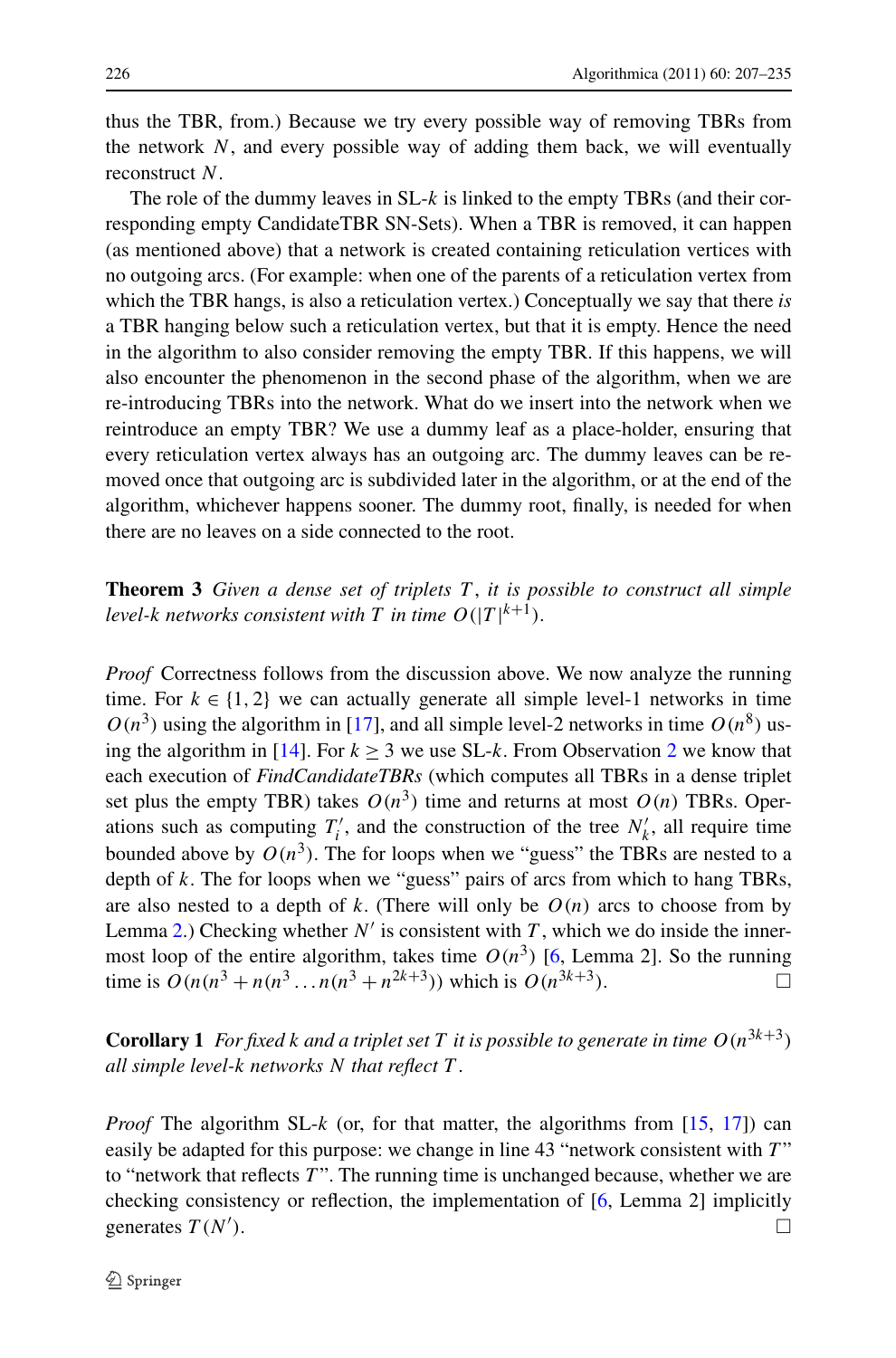**Algorithm 3** SL-*k* (Construct all Simple Level-*k* networks)

1:  $Net := \emptyset$ 2:  $TBR_1 := L(T)$ 3: **for** each leaf  $b_1 \in TBR_1$  **do** 4:  $L'_1 := L(T) \setminus \{b_1\}$ 5:  $T_1' := T | L_1'$ 6:  $TBR_2 := FindC and idate TBRs(T'_1)$ 7: **for** each  $b_2 \in TBR_2$  **do**  $8:$ {Continue nesting **for** loops to a depth of *k*.}  $9: \quad . . .$ 10:  $TBR_k := FindC and data TBRs(T'_{k-1})$ 11: **for** each  $b_k \in TBR_k$  **do** 12:  $L'_{k} := L'_{k-1} \setminus b_{k}$ 13:  $T'_k := T'_{k-1}|L'_k$ {At this point we have finished "guessing" where the TBRs are,} {and  $({b_1}, b_2, \ldots, b_k)$  is a vector of (possibly empty) subsets of  $L(T)$ .} {We now "guess" all possible ways of hanging the TBRs back in.} 14: **if**  $L'_k$  contains 2 or more leaves **then** 15: build the unique tree  $N'_k = (V, A)$  consistent with  $T'_k$  if it exists (see [[18\]](#page-28-7)) 16: **else** 17: If  $L'_k$  contains 1 leaf  $\{x\}$ , let  $N'_k$  be the network comprising the single leaf  $\{x\}$ 18: If  $L'_k$  contains 0 leaves, let  $N'_k$  be the network comprising a single, new dummy leaf 19:  $V := V \cup \{r'\}; A := A \cup \{(r', r)\}$  {with *r* the root of  $N'_k$  and  $r'$  a new dummy root} 20: Let  $H(b_k)$  be the unique tree consistent with  $b_k$ {Note:  $H(b_k)$  is a single vertex if  $|b_k| = 1$  and empty if  $|b_k| = 0$ .} 21: **for** every two arcs  $a_k^1$ ,  $a_k^2$  in  $N'_k$  (not necessarily distinct) **do** 22: Let *p* (respectively *q*) be a new vertex obtained by subdividing  $a_k^1$  (respectively  $a_k^2$ ) 23: Connect *p* and *q* to a new reticulation vertex *ret<sup>k</sup>* 24: Hang  $H(b_k)$  (or a new dummy leaf if  $H(b_k)$  is empty) from *ret<sub>k</sub>* 25: **if**  $a_k^1$  (or  $a_k^2$ ) was the arc above a dummy leaf *d* **then** 26: Remove *d* and if its former parent has indegree and outdegree 1, suppress that 27: Let  $N'_{k-1}$  be the resulting network 28: Let  $H(b_{k-1})$  be the unique tree consistent with  $b_{k-1}$ 29: **for** every two arcs  $a_{k-1}^1$ ,  $a_{k-1}^2$  in  $N'_{k-1}$  (not necessarily distinct) **do**  $30:$   $\cdots$ {Continue nesting **for** loops to a depth of *k*.}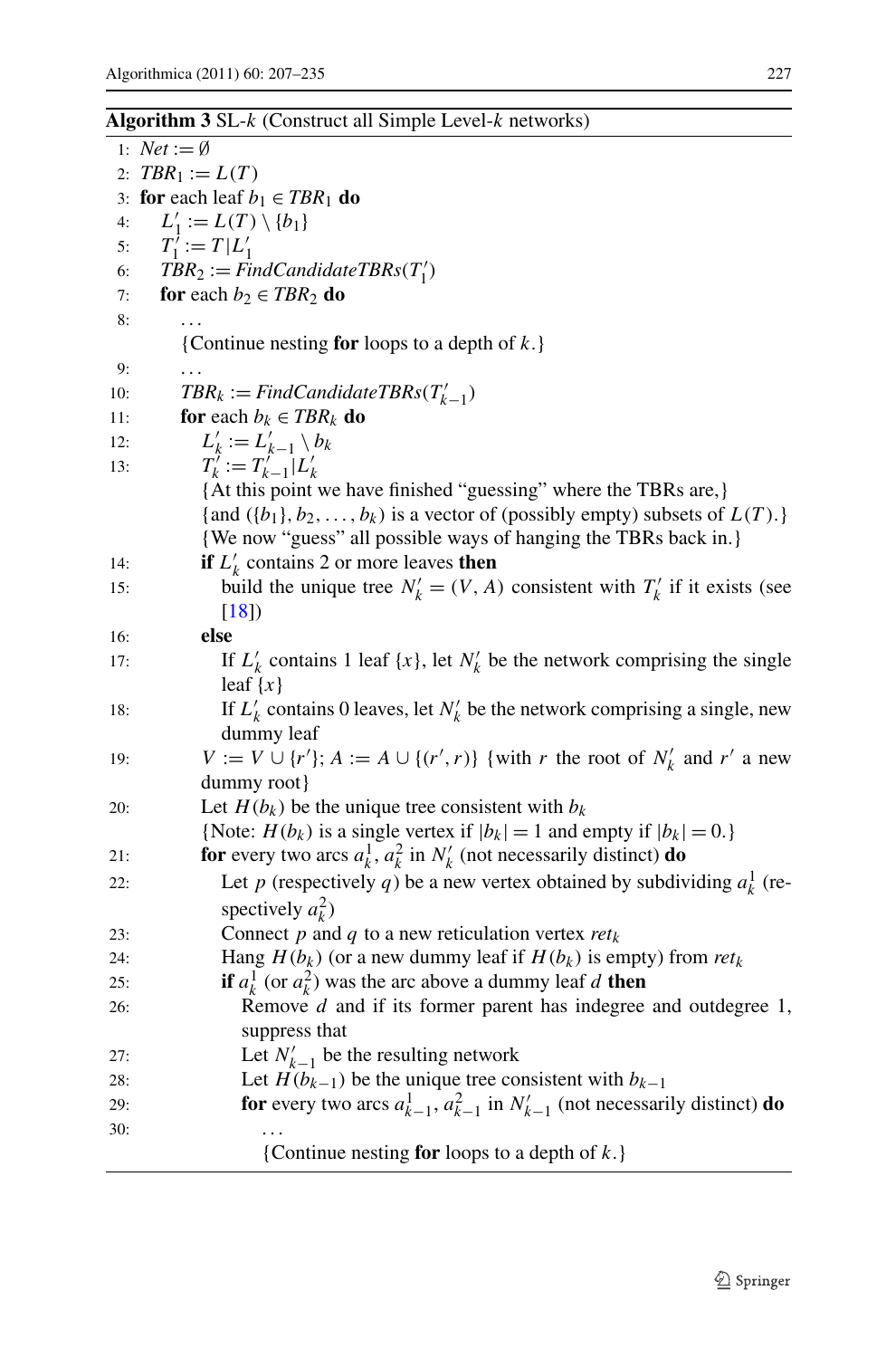| 31: |                                                                                     |
|-----|-------------------------------------------------------------------------------------|
| 32: | Let $N'_1$ be the resulting network                                                 |
| 33: | Let $H(b_1)$ be the tree consisting of only the single vertex $b_1$                 |
|     | for every two arcs $a_1^1$ , $a_1^2$ in $N'_1$ (not necessarily distinct) <b>do</b> |
| 34: | Let $p$ (respectively $q$ ) be a new vertex obtained by                             |
|     | subdividing $a_1^1$ (respectively $a_1^2$ )                                         |
| 35: | Connect p and q to a new reticulation vertex ret <sub>1</sub>                       |
| 36: | Hang $H(b_1)$ from ret <sub>1</sub>                                                 |
|     | if $a_1^1$ (or $a_1^2$ ) was the arc above a dummy leaf d then                      |
| 37: | Remove $d$ and if its former parent has indegree and                                |
|     | outdegree 1, suppress that                                                          |
|     | {This is the innermost loop of the algorithm.}                                      |
| 38: | Let $N'$ be the resulting network                                                   |
| 39: | Remove the dummy root $r'$ from $N'$                                                |
| 40: | Remove (and if needed suppress former parents of) any                               |
|     | remaining dummy leaves in $N'$                                                      |
|     | if $N'$ is a simple level-k network consistent with T then                          |
| 41: | $Net := Net \cup \{N'\}$                                                            |
|     | 42: return $Net$                                                                    |

## <span id="page-21-1"></span><span id="page-21-0"></span>5.2 From Simple Networks that Reflect, to General Networks that Reflect

For a triplet *xy*|*z* and a network *N*, we define an *embedding* of *xy*|*z* in *N* as any set of four paths  $(q \to x, q \to y, p \to q, p \to z)$  which, except for their endpoints, are mutually vertex disjoint, and where  $p \neq q$ . We say that the vertex p is the *summit* of the embedding. Clearly,  $xy|z$  is consistent with N if and only if there is at least one embedding of *xy*|*z* in *N*.

**Lemma 3** *Let N be any simple network*. *Then all the nontrivial SN-sets of T (N) are singletons*.

*Proof* We prove the lemma by contradiction. Assume thus that there is some SN-set *S* of  $T(N)$  such that  $1 < |S| < |L(N)|$ .

Let *r* be the root of *N*. An *in-out root embedding* is an embedding of any triplet *xz*|*y* with  $x, z \in S$  and  $y \notin S$  that has *r* as its summit. We begin by proving that an in-out root embedding exists in *N*. Suppose by contradiction this is not true. For all *x*,*z* ∈ *S* and *y*  $\notin$  *S*, the triplet *xz*|*y* must be in *T*(*N*) because *T*(*N*) is dense. Consider a triplet embedding  $(q \rightarrow x, q \rightarrow z, p \rightarrow q, p \rightarrow y)$  with  $p \neq r, x, z \in S, y \notin S$  that minimizes (amongst all such embeddings) the length of the shortest directed path from *r* to *p*. Let *P* be any shortest directed path from *r* to *p*. Now, consider a path *Q* beginning somewhere on the path *P* . First observe that *Q* cannot intersect with the path  $p \rightarrow y$  or  $p \rightarrow q$ , because this would contradict the minimality of the length of *P*. In addition, *Q* may not intersect with the path  $q \rightarrow x$  ( $q \rightarrow z$ ) because this would mean  $y \in S$ . We conclude that such a path Q either terminates at a leaf l, or reintersects with the path *P*. It cannot terminate at a leaf  $l \notin S$  because then we obtain an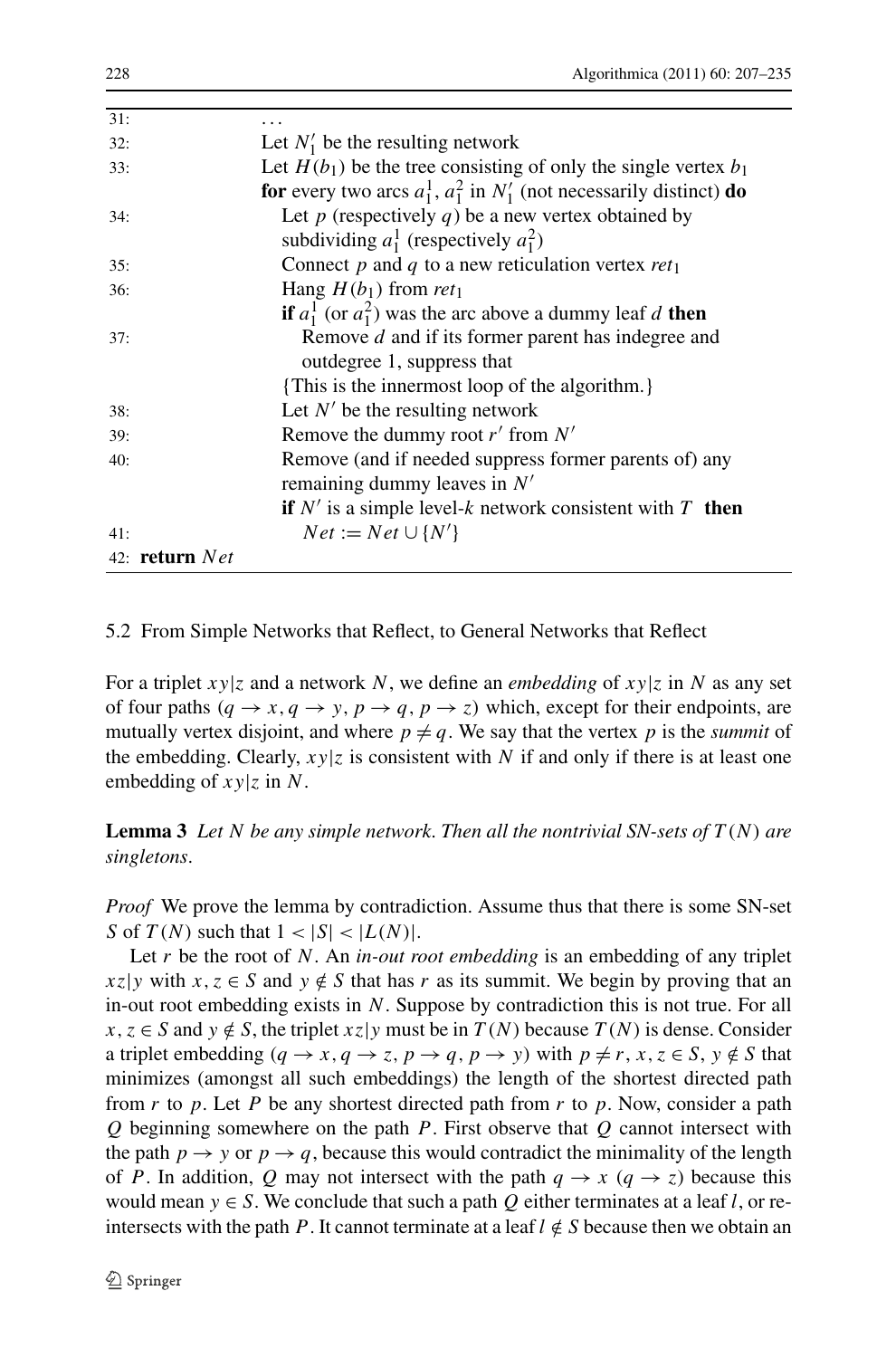embedding of  $xz/l$  that has a summit closer to the root than  $p$ , thus contradicting the minimality of *P*. It can also not end at a leaf  $l \in S$ , because then we have that  $y \in S$ . We conclude that all outgoing paths from *P* must re-intersect with *P* . However, given that *P* includes the root, and that in a network every vertex is reachable by a directed path from the root, it follows that the last arc on the path *P* must be a cut-arc. But this violates the biconnectivity of *N*, contradiction. We conclude that there exists at least one in-out root embedding in *N*.

Let  $(q \to x, q \to z, r \to q, r \to y)$  be any in-out root embedding. We observe that the path  $r \to y$  must contain at least one internal vertex, by biconnectivity. Also, at least one of  $q \rightarrow x$  and  $q \rightarrow y$  must contain an internal vertex, because it is not possible for a vertex in a simple network to have two leaf children.

We now argue that there must exist a *twist cover* of the path  $r \rightarrow q$ . This is defined as a non-empty set *C* of undirected paths (undirected in the sense that not all arcs need to have the same orientation) where (i) all paths in *C* are arc-disjoint from the in-out root embedding, (ii) exactly one path starts at an internal vertex *s* of (without loss of generality)  $q \rightarrow z$ , (iii) exactly one path ends at an internal vertex *t* of  $r \rightarrow y$ , (iv) all other start and endpoints of the paths in *C* lie on  $r \rightarrow q$  and (v) for every vertex *v* of the path  $r \rightarrow q$  (including *r* and *q*), there is at least one path in *C* that has its startpoint to the left of  $v$ , and its endpoint to the right. Property  $(v)$  is crucial because it says (informally) that every vertex on  $r \rightarrow q$  is "covered" by some path that begins and ends on either side of it and is arc-disjoint from the embedding. The length of *C* is defined to be the sum of the number of arcs in each path in *C*.

Suppose for contradiction that a twist cover does not exist. We define a *partial* twist cover as one that satisfies all properties of a twist cover except property (v). Partial twist covers have thus at least one vertex on  $r \rightarrow q$  that is not covered. (To see that there always exists at least one partial twist cover note that properties (ii) and (iii) in particular are satisfied by the fact that neither the removal of  $q$  nor  $r$  is allowed to disconnect *N*.) Let *C* be a partial twist cover with a minimum number of uncovered vertices. Let  $d$  be the uncovered vertex that is closest to  $q$ . If we removed *d* we would, by definition, disconnect the union of the paths in *C* with the in-out root embedding into a left part *G* and a right part *H*. The vertex *d* does not, however, disconnect *N*, so there must be some path *P* not in *C* that begins somewhere in *G* and ends somewhere in *H*. If *P* has its startpoint on a path  $X \in C$  (where *X* will be in *G*) and/or an endpoint on a path  $Y \in C$  (where *Y* will be in *H*) then these paths can be "merged" into a new path that strictly increases the number of vertices covered. The merging occurs as follows. We take the union of the arcs in *P* with those in *X* and/or *Y* and discard superfluous arcs until we obtain a path that covers a strict superset of the union of the vertices covered by *X* and/or *Y* . (In particular, the fact that *P* begins in *G* and ends in *H* means that the vertex *d* becomes covered.) In this way we obtain a new partial twist-cover with fewer uncovered vertices, contradiction. If *P* has both its startpoint and endpoint on vertices of  $r \rightarrow q$  that are not on paths in *C*, then *P* can be added to the set *C* and this extends the number of covered vertices, contradiction. If *P* begins and/or ends elsewhere on the embedding then *P* can be added to *C* which again increases the number of vertices covered, contradiction. (If *P* begins on, without loss of generality,  $q \rightarrow z$  then it becomes the new property-(ii) path and the old property-(ii) path should be discarded. Symmetrically, if *P* ends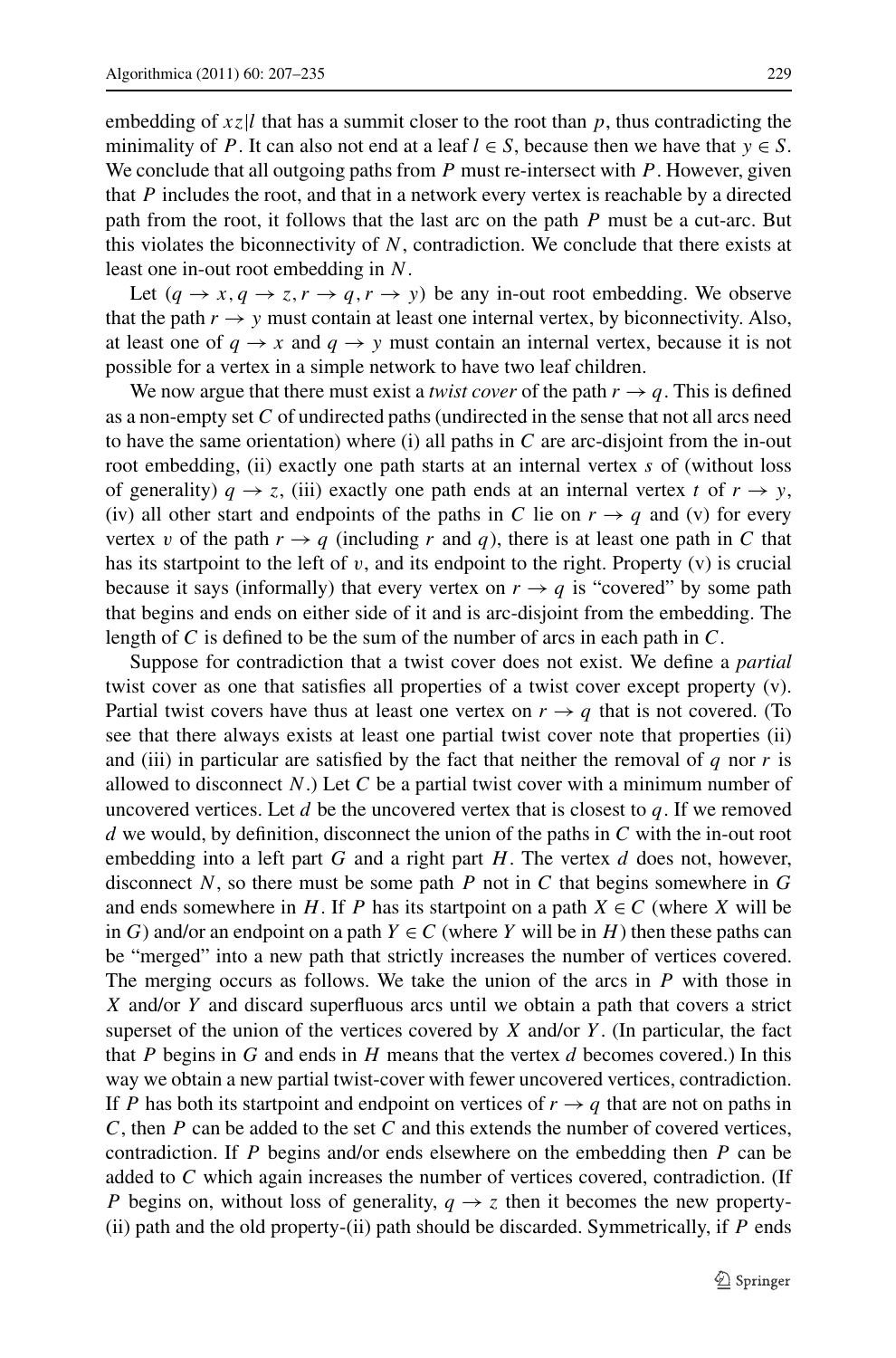<span id="page-23-0"></span>

on  $r \rightarrow y$  then it becomes the new property-(iii) path and the old property-(iii) path should be discarded.) We conclude that for every in-out root embedding there thus exists a twist cover, and in particular a minimum length twist cover.

We observe that a minimum-length twist cover *C* has a highly regular, interleaved structure. This regularity follows because it cannot contain paths that completely contain other paths (simply discard the inner path) and if two paths  $X, Y \in C$  have startpoints that are both covered by some other path  $Z \in C$ , and (without loss of generality) *X* reaches further right than *Y* , then we can simply discard *Y* . For similar reasons minimum-length twist covers are vertex- and arc-disjoint. In Fig. [8](#page-23-0) we show several simple examples of twist covers exhibiting this regular structure (although it should be noted that minimum-length twist covers can contain arbitrarily many paths.)

Let *C* be a twist cover of minimum length ranging over all in-out root embeddings of triplets  $xz|y$  with  $x, z \in S$  and  $y \notin S$ . Note that if *C* contains exactly one path, which is a directed path, then (irrespective of the path orientation)  $y \in S$ , contradiction. The high-level idea is to show that we can always find, by "walking" along the paths in *C*, a new in-out root embedding and twist cover that is shorter than *C*, yielding a contradiction. Let *X* be the path in *C* that begins at *s*, and consider the arc on this path incident to *s*. The first subcase is that this arc is directed away from *s*. Note that in that case *X* cannot be a directed path since then there would be a directed cycle. Continuing along the path we will thus eventually encounter an arc with opposite orientation. Let  $v$  be the vertex between these two arcs. There must exist a directed path *Q* leaving *v* which eventually reaches a leaf *m*. If *Q* intersects with  $r \rightarrow y$  then we have that  $y \in S$ , contradiction. If Q intersects with either  $q \to x$  or  $q \to z$  then we obtain a new in-out root embedding of  $xz|y$  and a new twist cover for that embedding that is shorter than *C*, contradiction. If *Q* does not intersect with the embedding at all, then it must be true that  $m \in S$  (because the triplet  $mz|x$  is consistent with the network). But then we have an in-out root embedding of the triplet  $zm|y|$  with twist cover shorter than *C*, contradiction.

The second subcase (see Fig. [9](#page-24-0)) is when the first arc of *X* is entering *s*. There must exist some directed path *R* from *r* to *s* that uses this arc. The fact that *r* is the summit of the embedding means that at some point this directed path departs from the embedding. Let *w* be the vertex where *R* departs from the embedding for the last time. If *w* is on the path  $r \to y$  then it follows that  $y \in S$ , a contradiction. If *w* is on one of the paths  $q \rightarrow x$  or  $q \rightarrow z$  then this leads to a new in-out root embedding with shorter twist cover, a contradiction. The last case is when *w* lies on the path  $r \rightarrow q$ . We create a new in-out root embedding by using the part of *R* reachable from *w*, as an alternative route to *z*. In this way *w* becomes the "q" vertex of the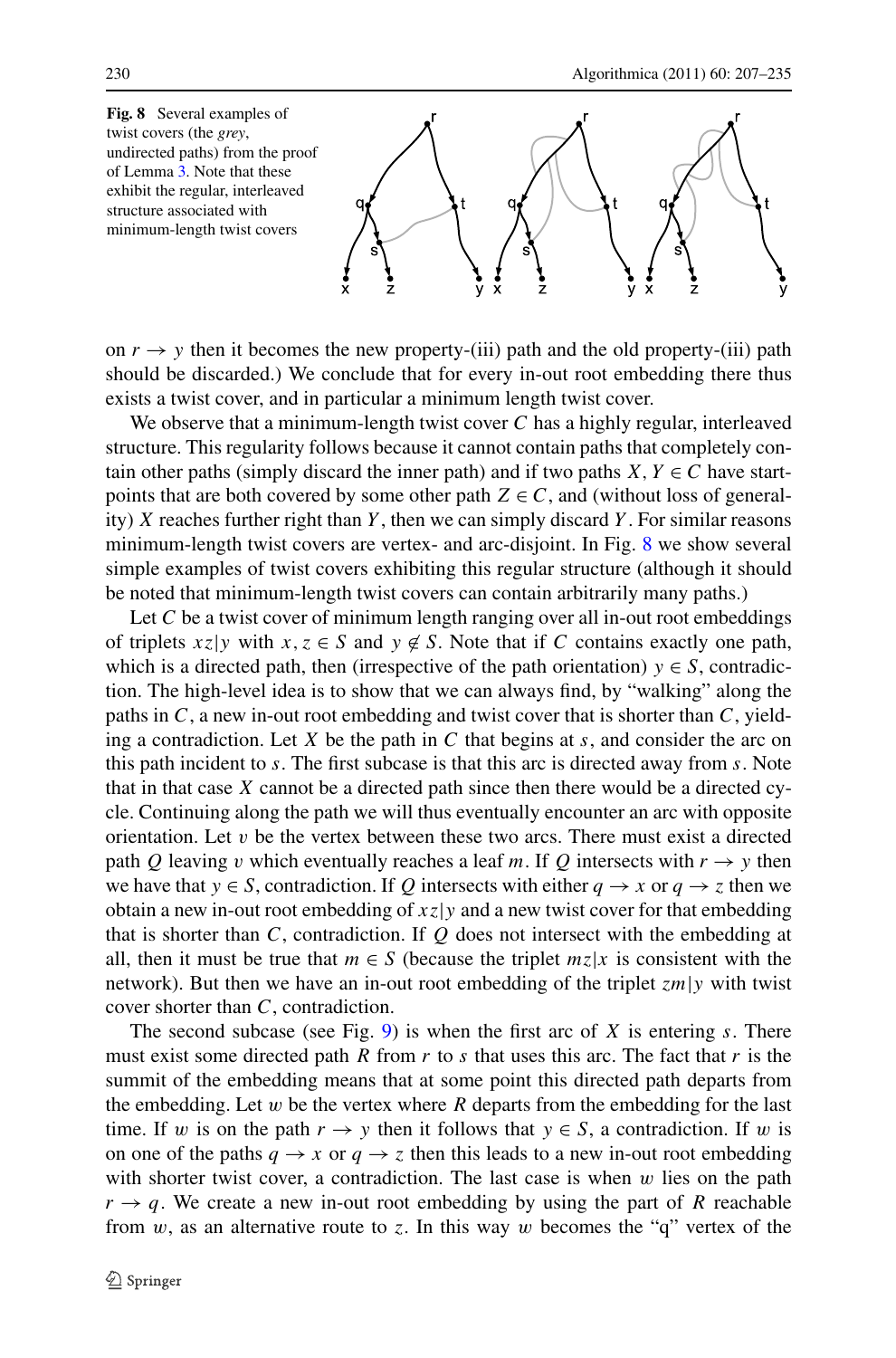<span id="page-24-0"></span>**Fig. 9** The case in the proof of Lemma [3](#page-21-1) where the arc incident to *s* is incoming



new embedding (denoted  $q'$  in the figure). To see that we also obtain a new twist cover, note principally that paths in *C* that covered *w* become legitimate candidates for property-(ii) paths in the new twist cover; in the figure *s'* denotes the beginning of the property-(ii) path in the new cover. (Such a path can however partly overlap with *R*. In this case it is necessary to first remove the part that overlaps with  $R$ .) We can furthermore discard all paths from *C* that covered *w* except for the one with endpoint furthest to the right. Even if this means that no paths from *C* are discarded (this happens when  $w$  is to the left of all the paths in  $C$  that have their beginning points on  $r \rightarrow q$ ) we still get a twist cover at least one arc smaller than *C*, because (in particular) the first arc of *X* is no longer needed in *C*. In any case, contradiction.  $\Box$ 

**Corollary 2** *Let T be a set of triplets*, *and suppose there exists a simple network N that reflects T* . *Let N be any network that reflects T* . *Then N is also simple*.

*Proof* If *N'* is not simple then it contains a cut-arc below which at least two leaves can be found. Consider the set *A* of leaves below this cut-arc. This is an SN-set since triplets of the form  $xy|z$  with  $x, z \in A$  and  $y \notin A$  are not consistent with such a network. This is a contradiction because all the SN-sets of  $T$  are singletons.  $\Box$ 

<span id="page-24-1"></span>Let *T* be a reflective set of triplets and *N* a network that reflects *T* . Observe that this implies that *T* is dense. Let  $a_1, \ldots, a_q$  be the highest cut-arcs of *N*, let  $S_1, \ldots, S_q$  be the sets of leaves below these highest cut-arcs and let  $C_N$  denote the collection  $\{S_1, \ldots, S_q\}$ . Denote by *Collapse*(N) the result of replacing everything reachable from  $a_i$  by a single leaf  $S_i$ , for  $i = 1, \ldots, q$ . The following observation will be critical in the proof of Lemma [4,](#page-25-0) which shows correctness of our algorithm MINPITS, displayed in Algorithm [4.](#page-26-1)

**Observation 3** (1) *Collapse*(*N*) *is a simple network reflecting*  $T\nabla C_N$  *and* (2)  $S_1, \ldots, S_q$  *are the maximal SN-sets of*  $T$ .

*Proof* To show that  $Collapse(N)$  is consistent with  $T \nabla C_N$ , consider triplets  $XY|Z \in$ *T*  $\nabla C_N$ . For each such triplet there exists at least one triplet  $xy|z \in T$  with  $x \in X$ ,  $y \in Y$  and  $z \in Z$ . Since *N* is consistent with  $xy|z$  it follows that *Collapse*(*N*) is consistent with *XY*|*Z*. To show that only triplets in  $T \nabla C_N$  are consistent wit *Collapse*(*N*), consider a triplet *XY*|*Z* consistent with *Collapse*(*N*). It follows that all triplets  $xy|z$  with  $x \in X$ ,  $y \in Y$  and  $z \in Z$  are consistent with *N*. Since *N* reflects *T* this implies that all such triplets *xy*|*z* are in *T* and hence that  $XY|Z \in T\nabla C_N$ . By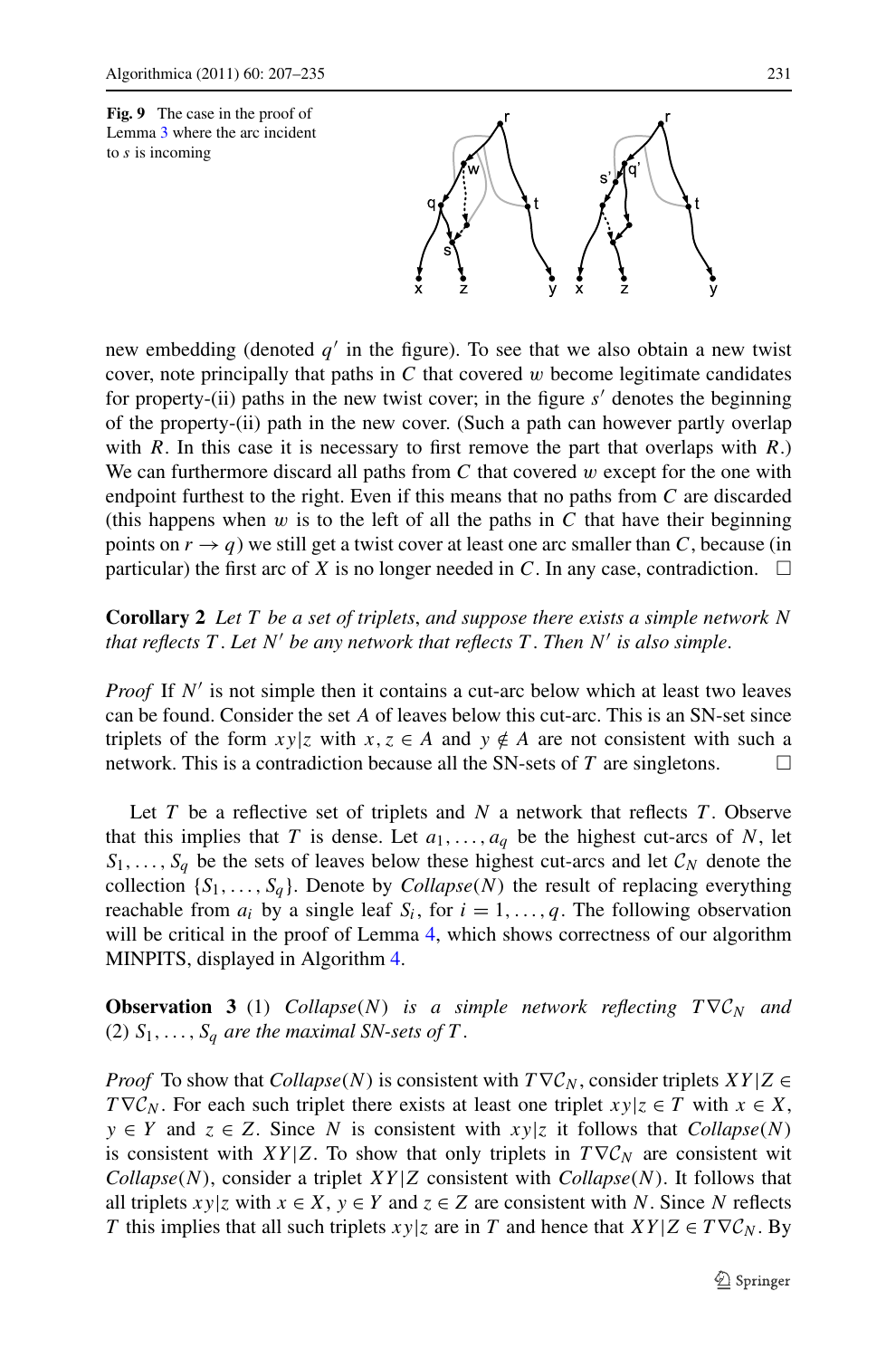<span id="page-25-0"></span>the construction of  $Collapse(N)$  it clearly contains no cut-arcs and is thus a simple network reflecting  $T \nabla C_N$ . For (2) first observe that each set  $S_i$  is an SN-set of *T* since the set of leaves below any cut-arc is always an SN-set. Assume for contradiction that  $S_i$  is not maximal. Then there exists a maximal SN-set *S* of *T* that is a strict superset of *Si*. Any maximal SN-set can be written as the union of sets of leaves below highest cut-arcs [\[14](#page-28-18), Lemma 5]. Suppose (without loss of generality) that  $S = S_1 \cup ... \cup S_r$ with  $1 < r < q$  and  $1 \le i \le r$ . It follows that  $\{S_1, \ldots, S_r\}$  is an SN-set of  $T \nabla C_N$ , since the existence of a triplet  $XY|Z \in T \nabla C_N$  with  $X, Z \subset S, Y \not\subset S$  would imply the existence of a triplet  $xy|z \in T$  with  $x, z \in S$  and  $y \notin S$ . However, this is a contra-diction since by Lemma [3](#page-21-1) all SN-sets of  $T \nabla C_N$  are singletons.

**Lemma 4** *Let T be a reflective set of triplets and let SN be the set of maximal SNsets of T* . *Let N be a simple network of minimum level that reflects T* ∇*SN*. *Then replacing each leaf V of N by a network that reflects T* |*V and which* (*ranging over all networks that reflect T* |*V* ) *simultaneously minimizes both level and number of reticulations*, *yields a network N that reflects T and which simultaneously minimizes both level and number of reticulations* (*ranging over all networks that reflect T* ).

*Proof* Let  $N^0$  be any network that reflects *T*. The sets of leaves below highest cutarcs of *N*<sup>0</sup> are the maximal SN-sets of *T* by Observation [3](#page-24-1). It follows that *N* and  $N^0$  have the same sets of leaves below highest cut-arcs, i.e.  $C_N = C_{N^0} = SN$ . Thus  $T\nabla S N = T\nabla \mathcal{C}_{N^0} = T\nabla \mathcal{C}_N$ . Note also that for any maximal SN-set *V* the set of triplets  $T|V$  is reflective: the subnetwork of  $N^0$  below the highest cut-arc corresponding to *V* reflects  $T|V$ . This ensures that the recursive step does find some network.

To show that *N* reflects *T*, consider a triplet  $xy|z$ . First assume that *x*, *y* and *z* are all in the same maximal SN-set *V* , i.e. below the same highest cut-arc *a* of *N*. Then is *xy*|*z* consistent with *N* if and only if  $xy|z \in T$ , since the subnetwork of *N* below the cut-arc  $a$  reflects  $T|V$ .

Now consider a triplet *xy*|*z* with two leaves in the same maximal SN-set and the third leaf in a different maximal SN-set. Such a triplet is consistent with *N* if and only if *x* and *y* are below the same highest cut-arc and *z* below a different one. By the definition of SN-set (and using that *T* is dense), such a triplet is in *T* if and only if *x* and *y* are in the same maximal SN-set and *z* in a different one. Consequently,  $xy|z$  is consistent with *N* if and only if  $xy|z \in T$ .

Finally, consider triplets *xy*|*z* where *x*, *y* and *z* are all in different maximal SN-sets *X*, *Y* and *Z* respectively. First suppose  $xy|z \in T$ . Then it follows that  $XY|Z \in T\nabla SN$ and hence that  $XY|Z$  is consistent with N'. From this it follows that  $xy|z$  is consistent with *N*, since an embedding of  $XY|Z$  in  $N'$  can easily be extended to an embedding of  $xy|z$  in N. To show the other direction, assume that  $xy|z$  is consistent with N. Then is *XY*|*Z* consistent with *N'* and hence  $XY|Z \in T \nabla S N = T \nabla C_{N^0}$ . From the fact that  $N^0$  reflects *T* it follows that *Collapse*( $N^0$ ) reflects  $T \nabla C_{N^0}$ . It follows that *XY*|*Z* is consistent with *Collapse*( $N^0$ ). It follows that for any  $x' \in X$ ,  $y' \in Y$  and *z*<sup>*'*</sup> ∈ *Z* the triplet *x'y'*|*z'* is consistent with *N*<sup>0</sup>, implying that *x'y'*|*z'* ∈ *T*. This thus means that also  $xy|z \in T$ .

It is left to show that *N* is optimal, i.e. that it has a minimum number of reticulations and a minimum level over all networks that reflect  $T$ . Remember that any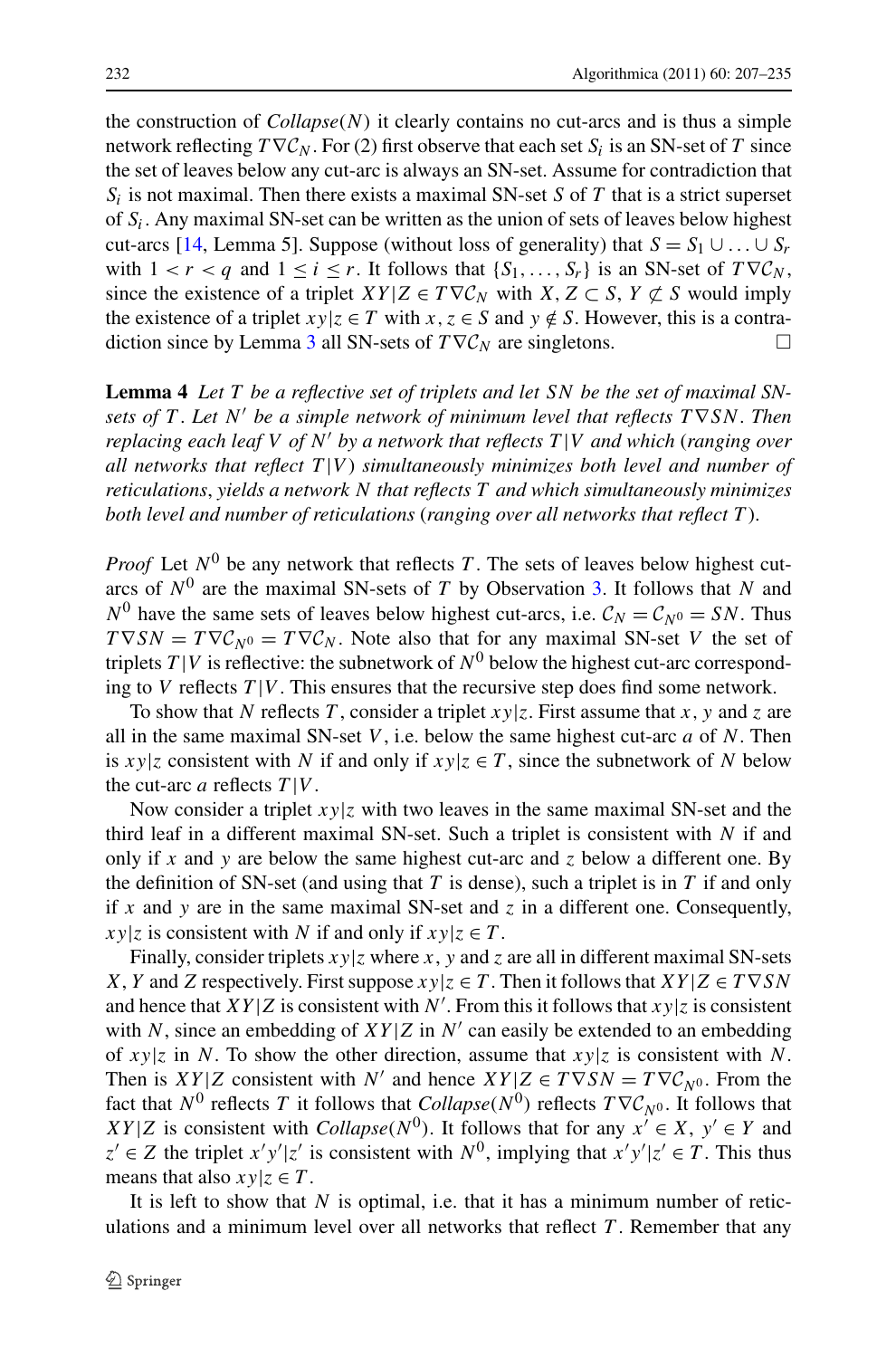<span id="page-26-1"></span>

| Algorithm 4 MINPITS (MINimum network consistent with Precisely the Input                                                                     |
|----------------------------------------------------------------------------------------------------------------------------------------------|
| Triplet Set)                                                                                                                                 |
| 1: $N := \emptyset$                                                                                                                          |
| 2: compute the set SN of maximal SN-sets of T                                                                                                |
| 3: if $ SN  = 2$ then                                                                                                                        |
| N consists of a root connected to two leaves: the elements of $SN$<br>4:                                                                     |
| $5:$ else                                                                                                                                    |
| <b>if</b> there exists a simple level- $\leq k$ network that reflects $T \nabla SN$ then<br>6:                                               |
| let $N$ be such a network of minimum level<br>$7\cdot$                                                                                       |
| else<br>8:                                                                                                                                   |
| $N := \emptyset$<br>9:                                                                                                                       |
| 10: <b>for</b> each leaf V of N <b>do</b>                                                                                                    |
| recursively create a level-k network $N_V$ of minimal level (and which uses a<br>11:<br>minimum number of reticulations) that reflects $T V$ |
| 12: if $N \neq \emptyset$ and all $N_V \neq \emptyset$ then                                                                                  |
| replace each leaf V of N by the recursively created $N_V$ .<br>13:                                                                           |
| return $N$<br>14:                                                                                                                            |
| $15:$ else                                                                                                                                   |
| return $\emptyset$<br>16:                                                                                                                    |
|                                                                                                                                              |

<span id="page-26-0"></span>network reflecting *T* has the maximal SN-sets of *T* as its sets of leaves below highest cut-arcs. Given that the subnetworks of *N* below its highest cut-arcs are optimal it follows that *N* is optimal if and only if  $N'$  is optimal. Finally,  $N'$  is optimal since it has minimum level and simple networks with minimum level also contain a minimum number of reticulations.  $\Box$ 

**Theorem 4** *Given a set of triplets T* , *Algorithm MINPITS solves MIN-REFLECT-k in time*  $O(|T|^{k+1})$ , *for any fixed k*.

*Proof* For  $k = 0$  we can simply use the algorithm of Aho et al., which (with an advanced implementation [[11\]](#page-28-21)) can be implemented to run in time  $O(n^3)$ , which is  $O(|T|)$ . For  $k > 1$  we use algorithm MINPITS. Correctness of the algorithm follows from Lemma [4.](#page-25-0) It remains to analyze the running time. A simple level-*k* network (that reflects the input) can be found (if it exists) in time  $O(n^{3k+3})$  using algorithm SL-*k*. (To find the simple network of minimum level we execute in order SL-1, SL-2, ..., SL-*k* until we find such a network. This adds a multiplicative factor of *k* to the running time but this is absorbed by the *O(.)* notation for fixed *k*.) Therefore, lines 6 and 7 of MINPITS take  $O(|SN|^{3k+3})$  time. At every level of the recursion the computation of the maximal SN-sets of *T* can be done in time  $O(n^3)$ , and computation of  $T \nabla S N$ also takes  $O(n^3)$  $O(n^3)$ . The critical observation is that (by Observation 3) every SN-set in *T* appears exactly once as a leaf inside an execution of SL-*k*. The overall running time is thus of the form  $O(\sum_i(n^3 + s_i^{3k+3}))$  where  $\sum_i s_i$  is equal to the total number of SN-sets in *T*. Noting that  $\sum_i s_i^{3k+3} \leq (\sum_i s_i)^{3k+3}$ , and that there are at most  $O(n)$ SN-sets in *T*, we obtain for  $k \ge 1$  an overall running time of  $O(n^{3k+3})$ , which is  $O(|T|^{k+1})$  because *T* is dense. Note that for  $k \in \{1, 2\}$  we can actually do slightly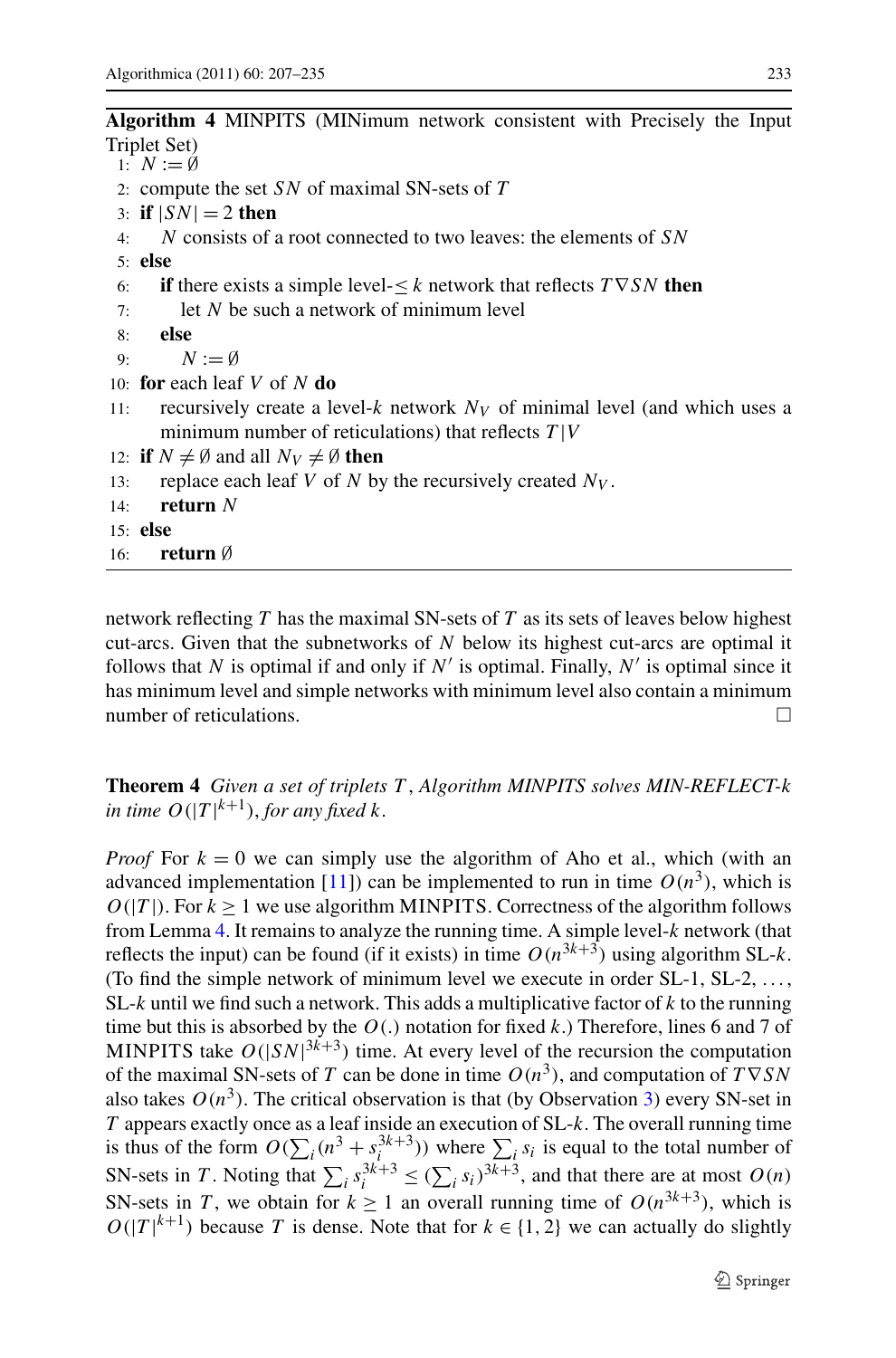better by using the faster simple level-1 and simple level-2 algorithms from [[14,](#page-28-18) [17\]](#page-28-16). This yields for  $k = 1, 2$  overall running times of  $O(|T|)$  and  $O(|T|^{\frac{8}{3}})$  respectively.  $\Box$ 

#### **6 Conclusions and Open Questions**

In this article we have shown that, for level 1 and 2, constructing a phylogenetic network consistent with a dense set of triplets that minimizes the number of reticulations, is polynomial-time solvable. We feel that, given the widespread use of the principle of parsimony within phylogenetics, this is an important development, and testing on simulated data has yielded promising results. However, the complexity of finding a *feasible* solution for level-3 and higher, let alone a minimum solution, remains unknown, and this obviously requires attention. Perhaps the feasibility and minimization variants diverge in complexity for higher *k*. It would be fascinating to explore this.

We have also shown, for *every* fixed *k*, how to generate in polynomial time all simple level-*k* networks consistent with a dense set of triplets. This could be an important step towards determining whether the aforementioned feasibility question is tractable for every fixed *k*. We have used this algorithm to show how MIN-REFLECT-*k* is polynomial-time solvable for fixed *k*. Clearly the demand that a set of triplets is exactly equal to the set of triplets in some network is an extremely strong restriction on the input. However, for small networks and high accuracy triplets such an assumption might indeed be valid, and thus of practical use. In any case, the concept of reflection is likely to have a role in future work on "support" for edges in phylogenetic networks generated via triplets. Also, the complexity of some fundamental questions like "does *any* network *N* reflect *T* ?" remains unclear.

The complexity of constructing a minimum level network consistent with a dense triplet set is still an important open problem. The same holds for constructing a network with a minimum number of reticulations, without restrictions on the level. When restricting to simple networks, these two problems coincide. However, also in this restricted case, their complexity remains open.

<span id="page-27-2"></span>**Acknowledgements** We thank Judith Keijsper, Matthias Mnich and Leen Stougie for many helpful discussions during the writing of the paper.

<span id="page-27-0"></span>**Open Access** This article is distributed under the terms of the Creative Commons Attribution Noncommercial License which permits any noncommercial use, distribution, and reproduction in any medium, provided the original author(s) and source are credited.

## <span id="page-27-1"></span>**References**

- 1. Aho, A.V., Sagiv, Y., Szymanski, T.G., Ullman, J.D.: Inferring a tree from lowest common ancestors with an application to the optimization of relational expressions. SIAM J. Comput. **10**(3), 405–421 (1981)
- 2. Baroni, M., Semple, C., Steel, M.: A framework for representing reticulate evolution. Ann. Comb. **8**, 391–408 (2004)
- 3. Baroni, M., Grünewald, S., Moulton, V., Semple, C.: Bounding the number of hybridisation events for a consistent evolutionary history. Math. Biol. **51**, 171–182 (2005)